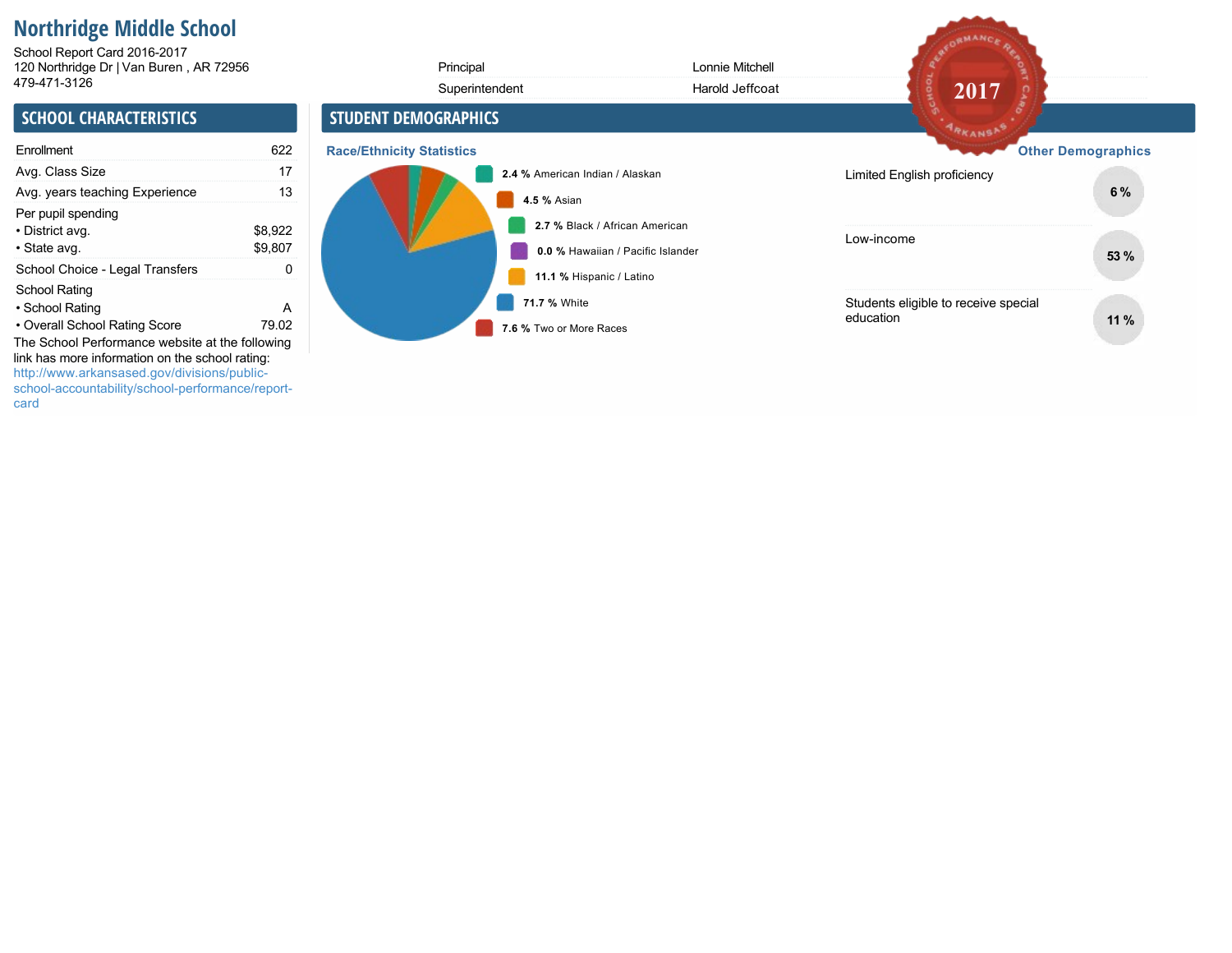|                                                             |                   |         |                          | 2014-2015                                                                     |           |           |                    |                          |           |           | 2015-2016 |                                                        |                                    |                          |                          |           |           | 2016-2017                  |             |                                                 |                                       |
|-------------------------------------------------------------|-------------------|---------|--------------------------|-------------------------------------------------------------------------------|-----------|-----------|--------------------|--------------------------|-----------|-----------|-----------|--------------------------------------------------------|------------------------------------|--------------------------|--------------------------|-----------|-----------|----------------------------|-------------|-------------------------------------------------|---------------------------------------|
|                                                             | Tested<br>2016-17 | Not Met | Partially Met Approached | Expectations Expectations Expectations Expectations Expectations Expectations | Met       | Exceeded  | Met or<br>Exceeded | In Need<br>of<br>Support | Close     | Ready     |           | Ready<br>or<br>Exceeding Exceeding Exceeding Exceeding | <b>District</b><br>Avg<br>Ready or | State<br>Avg<br>Ready or | In Need<br>of<br>Support | Close     | Ready     | <b>Exceeding Exceeding</b> | Ready<br>or | <b>District</b><br>Avg<br>Ready or<br>Exceeding | State<br>Avg<br>Ready or<br>Exceeding |
| 6th Grade Literacy                                          |                   |         |                          |                                                                               |           |           |                    |                          |           |           |           |                                                        |                                    |                          |                          |           |           |                            |             |                                                 |                                       |
| All Students Percentage of<br>Students                      | 100.00            | 7.96    | 22.89                    | 32.84                                                                         | 34.83     | 1.49      | 36.32              | 22.95                    | 24.59     | 17.49     | 34.97     | 52.46                                                  | 55.47                              | 57.21                    | 17.71                    | 19.79     | 22.40     | 40.10                      | 62.50       | 58.11                                           | 62.77                                 |
| All Students Number of Students                             |                   |         |                          |                                                                               |           |           |                    |                          |           |           |           |                                                        |                                    |                          | 34                       | 38        | 43        | 77                         | 120         |                                                 |                                       |
| <b>TAGG</b>                                                 | 100.00            | 11.82   | 26.36                    | 35.45                                                                         | 25.45     | 0.91      | 26.36              | 28.44                    | 29.36     | 18.35     | 23.85     | 42.20                                                  | 47.46                              | 46.94                    | 24.14                    | 18.97     | 23.28     | 33.62                      | 56.90       | 52.67                                           | 52.45                                 |
| African American                                            | <b>RV</b>         | RV      | <b>RV</b>                | <b>RV</b>                                                                     | <b>RV</b> | <b>RV</b> | <b>RV</b>          | <b>RV</b>                | <b>RV</b> | <b>RV</b> | <b>RV</b> | <b>RV</b>                                              | 58.33                              | 36.39                    | <b>RV</b>                | <b>RV</b> | <b>RV</b> | <b>RV</b>                  | <b>RV</b>   | 20.00                                           | 41.46                                 |
| Hispanic                                                    | 100.00            | 8.00    | 28.00                    | 32.00                                                                         | 32.00     | 0.00      | 32.00              | 11.76                    | 35.29     | 23.53     | 29.41     | 52.94                                                  | 59.38                              | 52.44                    | 30.00                    | 15.00     | 30.00     | 25.00                      | 55.00       | 54.55                                           | 58.96                                 |
| Caucasian                                                   | 100.00            | 8.45    | 22.54                    | 33.80                                                                         | 33.10     | 2.11      | 35.21              | 26.32                    | 25.56     | 13.53     | 34.59     | 48.12                                                  | 53.38                              | 64.35                    | 17.39                    | 19.57     | 21.01     | 42.03                      | 63.04       | 58.36                                           | 69.86                                 |
| <b>Economically Disadvantaged</b>                           | 100.00            | 11.32   | 25.47                    | 35.85                                                                         | 26.42     | 0.94      | 27.36              | 27.45                    | 29.41     | 17.65     | 25.49     | 43.14                                                  | 49.04                              | 47.89                    | 21.90                    | 19.05     | 23.81     | 35.24                      | 59.05       | 54.62                                           | 53.62                                 |
| <b>Students with Disabilities</b>                           | 100.00            | 46.67   | 26.67                    | 6.67                                                                          | 13.33     | 6.67      | 20.00              | 54.17                    | 29.17     | 8.33      | 8.33      | 16.67                                                  | 20.75                              | 15.75                    | 41.67                    | 29.17     | 20.83     | 8.33                       | 29.17       | 22.39                                           | 16.68                                 |
| <b>Limited English Proficient</b>                           | 100.00            | 6.67    | 40.00                    | 33.33                                                                         | 20.00     | 0.00      | 20.00              | 20.00                    | 40.00     | 20.00     | 20.00     | 40.00                                                  | 61.70                              | 42.51                    | 41.67                    | 8.33      | 8.33      | 41.67                      | 50.00       | 57.50                                           | 45.14                                 |
| Number of recently arrived LEP students not assessed in 6th |                   |         | Grade Literacy           |                                                                               |           |           | $---$              |                          |           |           |           |                                                        |                                    | <b>RV</b>                |                          |           |           |                            |             |                                                 |                                       |
| Female                                                      | 100.00            | 7.45    | 13.83                    | 38.30                                                                         | 39.36     | 1.06      | 40.43              | 16.84                    | 23.16     | 15.79     | 44.21     | 60.00                                                  | 63.37                              | 65.22                    | 14.74                    | 16.84     | 25.26     | 43.16                      | 68.42       | 60.10                                           | 70.01                                 |
| Male                                                        | 100.00            | 8.41    | 30.84                    | 28.04                                                                         | 30.84     | 1.87      | 32.71              | 29.55                    | 26.14     | 19.32     | 25.00     | 44.32                                                  | 47.12                              | 49.49                    | 20.62                    | 22.68     | 19.59     | 37.11                      | 56.70       | 56.36                                           | 55.95                                 |
| Migrant                                                     | <b>RV</b>         | RV      | <b>RV</b>                | <b>RV</b>                                                                     | <b>RV</b> | RV        | <b>RV</b>          | RV                       | <b>RV</b> | RV        | <b>RV</b> | <b>RV</b>                                              | 58.33                              | 34.48                    | RV                       | <b>RV</b> | <b>RV</b> | <b>RV</b>                  | <b>RV</b>   | 45.45                                           | 41.28                                 |
| 6th Grade Math                                              |                   |         |                          |                                                                               |           |           |                    |                          |           |           |           |                                                        |                                    |                          |                          |           |           |                            |             |                                                 |                                       |
| All Students Percentage of<br>Students                      | 100.00            | 5.97    | 35.32                    | 31.34                                                                         | 24.88     | 2.49      | 27.36              | 10.27                    | 36.22     | 34.05     | 19.46     | 53.51                                                  | 51.01                              | 55.41                    | 4.69                     | 27.08     | 40.10     | 28.13                      | 68.23       | 65.94                                           | 62.91                                 |
| All Students Number of Students                             |                   |         |                          |                                                                               |           |           |                    |                          |           |           |           |                                                        |                                    |                          | 9                        | 52        | 77        | 54                         | 131         |                                                 |                                       |
| TAGG                                                        | 100.00            | 9.09    | 40.00                    | 30.91                                                                         | 17.27     | 2.73      | 20.00              | 15.32                    | 39.64     | 34.23     | 10.81     | 45.05                                                  | 44.80                              | 46.89                    | 6.90                     | 33.62     | 37.07     | 22.41                      | 59.48       | 58.51                                           | 53.29                                 |
| African American                                            | <b>RV</b>         | RV      | <b>RV</b>                | <b>RV</b>                                                                     | <b>RV</b> | <b>RV</b> | <b>RV</b>          | <b>RV</b>                | <b>RV</b> | <b>RV</b> | <b>RV</b> | <b>RV</b>                                              | 33.33                              | 34.41                    | RV                       | <b>RV</b> | <b>RV</b> | <b>RV</b>                  | <b>RV</b>   | 20.00                                           | 38.72                                 |
| Hispanic                                                    | 100.00            | 4.00    | 44.00                    | 32.00                                                                         | 12.00     | 8.00      | 20.00              | 5.88                     | 35.29     | 52.94     | 5.88      | 58.82                                                  | 50.77                              | 51.88                    | 10.00                    | 40.00     | 40.00     | 10.00                      | 50.00       | 62.69                                           | 60.48                                 |
| Caucasian                                                   | 100.00            | 5.63    | 34.51                    | 31.69                                                                         | 26.06     | 2.11      | 28.17              | 12.78                    | 36.84     | 29.32     | 21.05     | 50.38                                                  | 49.25                              | 62.31                    | 4.35                     | 24.64     | 42.03     | 28.99                      | 71.01       | 66.55                                           | 70.63                                 |
| <b>Economically Disadvantaged</b>                           | 100.00            | 7.55    | 39.62                    | 32.08                                                                         | 17.92     | 2.83      | 20.75              | 16.35                    | 39.42     | 33.65     | 10.58     | 44.23                                                  | 45.08                              | 47.53                    | 3.81                     | 34.29     | 38.10     | 23.81                      | 61.90       | 60.92                                           | 54.23                                 |
| <b>Students with Disabilities</b>                           | 100.00            | 40.00   | 40.00                    | 0.00                                                                          | 0.00      | 20.00     | 20.00              | 33.33                    | 37.50     | 20.83     | 8.33      | 29.17                                                  | 32.08                              | 22.29                    | 25.00                    | 45.83     | 20.83     | 8.33                       | 29.17       | 26.87                                           | 23.28                                 |
| <b>Limited English Proficient</b>                           | 100.00            | 6.67    | 53.33                    | 26.67                                                                         | 6.67      | 6.67      | 13.33              | 16.67                    | 33.33     | 41.67     | 8.33      | 50.00                                                  | 52.00                              | 47.39                    | 8.33                     | 33.33     | 33.33     | 25.00                      | 58.33       | 65.85                                           | 50.85                                 |
| Female                                                      | 100.00            | 3.19    | 38.30                    | 32.98                                                                         | 24.47     | 1.06      | 25.53              | 7.37                     | 30.53     | 35.79     | 26.32     | 62.11                                                  | 57.14                              | 57.73                    | 2.11                     | 28.42     | 45.26     | 24.21                      | 69.47       | 62.89                                           | 66.17                                 |
| Male                                                        | 100.00            | 8.41    | 32.71                    | 29.91                                                                         | 25.23     | 3.74      | 28.97              | 13.33                    | 42.22     | 32.22     | 12.22     | 44.44                                                  | 44.56                              | 53.17                    | 7.22                     | 25.77     | 35.05     | 31.96                      | 67.01       | 68.64                                           | 59.83                                 |
| Migrant                                                     | <b>RV</b>         | RV      | <b>RV</b>                | RV                                                                            | <b>RV</b> | <b>RV</b> | <b>RV</b>          | RV                       | <b>RV</b> | RV        | <b>RV</b> | <b>RV</b>                                              | 61.54                              | 40.91                    | RV                       | <b>RV</b> | RV        | <b>RV</b>                  | <b>RV</b>   | 81.82                                           | 53.59                                 |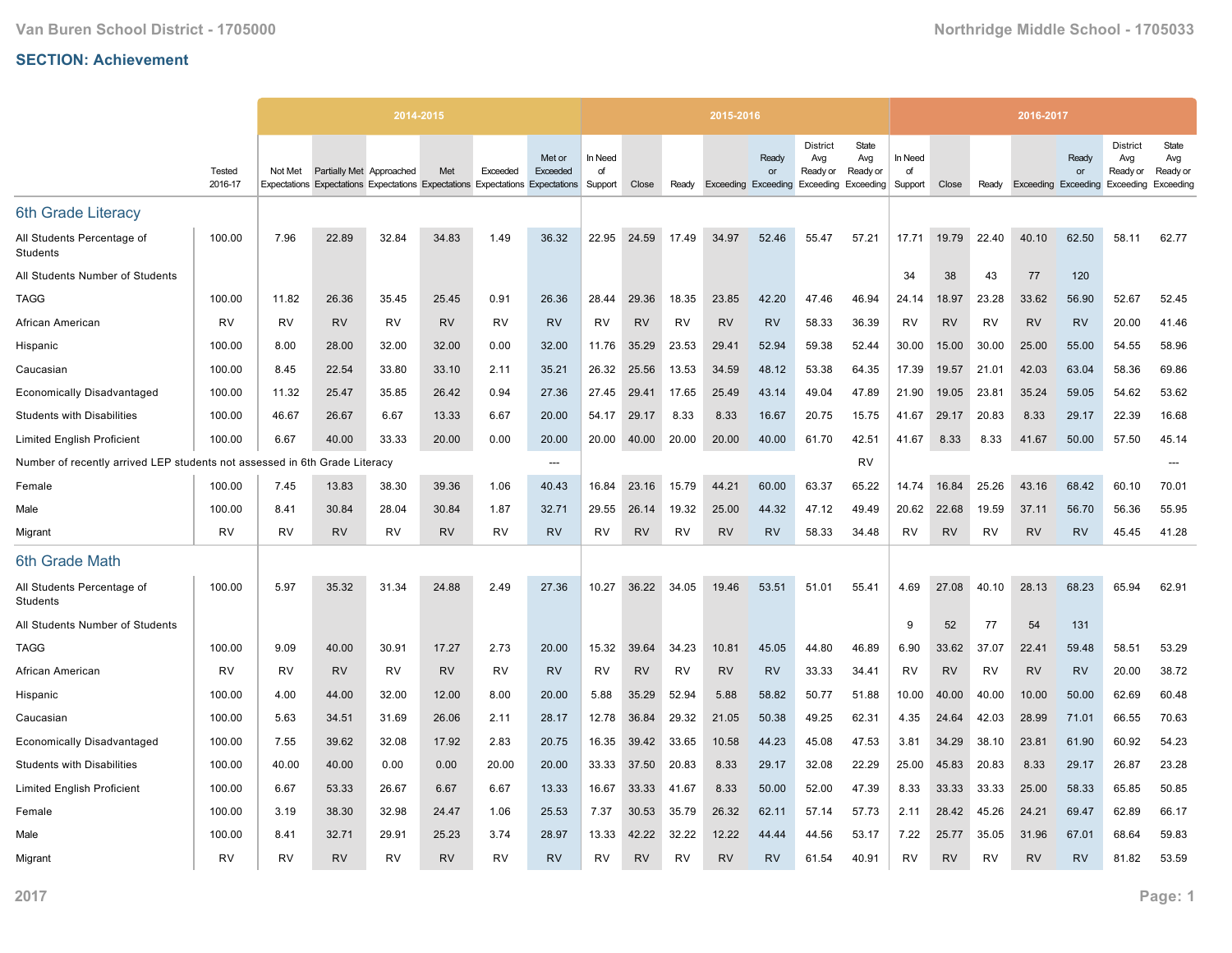|                                                                            |                   |           |                          | 2014-2015 |           |           |                                                                                                     |                          |           |           | 2015-2016 |                                                        |                                    |                          |                          |           |           | 2016-2017                  |             |                                                 |                                       |
|----------------------------------------------------------------------------|-------------------|-----------|--------------------------|-----------|-----------|-----------|-----------------------------------------------------------------------------------------------------|--------------------------|-----------|-----------|-----------|--------------------------------------------------------|------------------------------------|--------------------------|--------------------------|-----------|-----------|----------------------------|-------------|-------------------------------------------------|---------------------------------------|
|                                                                            | Tested<br>2016-17 | Not Met   | Partially Met Approached |           | Met       | Exceeded  | Met or<br>Exceeded<br>Expectations Expectations Expectations Expectations Expectations Expectations | In Need<br>of<br>Support | Close     | Ready     |           | Ready<br>or<br>Exceeding Exceeding Exceeding Exceeding | <b>District</b><br>Avg<br>Ready or | State<br>Avg<br>Ready or | In Need<br>of<br>Support | Close     | Ready     | <b>Exceeding Exceeding</b> | Ready<br>or | <b>District</b><br>Avg<br>Ready or<br>Exceeding | State<br>Avg<br>Ready or<br>Exceeding |
| <b>7th Grade Literacy</b>                                                  |                   |           |                          |           |           |           |                                                                                                     |                          |           |           |           |                                                        |                                    |                          |                          |           |           |                            |             |                                                 |                                       |
| All Students Percentage of<br>Students                                     | 100.00            | 15.66     | 23.74                    | 29.29     | 27.27     | 4.04      | 31.31                                                                                               | 15.53                    | 20.39     | 27.18     | 36.89     | 64.08                                                  | 58.33                              | 49.97                    | 20.11                    | 21.69     | 22.75     | 35.45                      | 58.20       | 54.82                                           | 56.52                                 |
| All Students Number of Students                                            |                   |           |                          |           |           |           |                                                                                                     |                          |           |           |           |                                                        |                                    |                          | 38                       | 41        | 43        | 67                         | 110         |                                                 |                                       |
| <b>TAGG</b>                                                                | 100.00            | 24.58     | 27.97                    | 22.88     | 20.34     | 4.24      | 24.58                                                                                               | 25.47                    | 22.64     | 27.36     | 24.53     | 51.89                                                  | 50.00                              | 38.90                    | 27.43                    | 25.66     | 21.24     | 25.66                      | 46.90       | 45.96                                           | 45.28                                 |
| African American                                                           | <b>RV</b>         | RV        | <b>RV</b>                | <b>RV</b> | <b>RV</b> | <b>RV</b> | <b>RV</b>                                                                                           | <b>RV</b>                | <b>RV</b> | <b>RV</b> | <b>RV</b> | <b>RV</b>                                              | 66.67                              | 30.82                    | <b>RV</b>                | <b>RV</b> | <b>RV</b> | <b>RV</b>                  | <b>RV</b>   | 50.00                                           | 34.97                                 |
| Hispanic                                                                   | 100.00            | 16.67     | 16.67                    | 33.33     | 27.78     | 5.56      | 33.33                                                                                               | 19.23                    | 19.23     | 26.92     | 34.62     | 61.54                                                  | 53.16                              | 45.51                    | 10.53                    | 26.32     | 36.84     | 26.32                      | 63.16       | 51.56                                           | 50.45                                 |
| Caucasian                                                                  | 100.00            | 15.56     | 25.93                    | 26.67     | 28.15     | 3.70      | 31.85                                                                                               | 13.61                    | 21.09     | 26.53     | 38.78     | 65.31                                                  | 60.84                              | 56.43                    | 23.31                    | 21.80     | 20.30     | 34.59                      | 54.89       | 54.79                                           | 64.05                                 |
| <b>Economically Disadvantaged</b>                                          | 100.00            | 24.30     | 23.36                    | 25.23     | 22.43     | 4.67      | 27.10                                                                                               | 24.04                    | 23.08     | 27.88     | 25.00     | 52.88                                                  | 50.40                              | 39.76                    | 26.17                    | 26.17     | 20.56     | 27.10                      | 47.66       | 45.91                                           | 46.25                                 |
| <b>Students with Disabilities</b>                                          | 100.00            | 34.78     | 43.48                    | 4.35      | 8.70      | 8.70      | 17.39                                                                                               | 73.33                    | 6.67      | 0.00      | 20.00     | 20.00                                                  | 34.21                              | 14.38                    | 56.52                    | 26.09     | 17.39     | 0.00                       | 17.39       | 24.49                                           | 15.33                                 |
| <b>Limited English Proficient</b>                                          | 100.00            | <b>RV</b> | <b>RV</b>                | <b>RV</b> | <b>RV</b> | <b>RV</b> | <b>RV</b>                                                                                           | 25.00                    | 25.00     | 18.75     | 31.25     | 50.00                                                  | 50.00                              | 35.14                    | 30.77                    | 23.08     | 30.77     | 15.38                      | 46.15       | 48.00                                           | 29.36                                 |
| Number of recently arrived LEP students not assessed in 7th Grade Literacy |                   |           |                          |           |           |           | $---$                                                                                               |                          |           |           |           |                                                        |                                    | ---                      |                          |           |           |                            |             |                                                 |                                       |
| Female                                                                     | 100.00            | 9.09      | 19.32                    | 26.14     | 39.77     | 5.68      | 45.45                                                                                               | 9.47                     | 15.79     | 30.53     | 44.21     | 74.74                                                  | 65.46                              | 58.06                    | 14.43                    | 14.43     | 23.71     | 47.42                      | 71.13       | 64.53                                           | 65.13                                 |
| Male                                                                       | 100.00            | 20.91     | 27.27                    | 31.82     | 17.27     | 2.73      | 20.00                                                                                               | 20.72                    | 24.32     | 24.32     | 30.63     | 54.95                                                  | 51.49                              | 42.50                    | 26.09                    | 29.35     | 21.74     | 22.83                      | 44.57       | 44.50                                           | 48.27                                 |
| Migrant                                                                    | <b>RV</b>         | RV        | <b>RV</b>                | <b>RV</b> | <b>RV</b> | RV        | <b>RV</b>                                                                                           | RV                       | <b>RV</b> | RV        | <b>RV</b> | <b>RV</b>                                              | 61.54                              | 35.32                    | RV                       | <b>RV</b> | <b>RV</b> | <b>RV</b>                  | <b>RV</b>   | 57.14                                           | 35.27                                 |
| <b>7th Grade Math</b>                                                      |                   |           |                          |           |           |           |                                                                                                     |                          |           |           |           |                                                        |                                    |                          |                          |           |           |                            |             |                                                 |                                       |
| All Students Percentage of<br>Students                                     | 100.00            | 6.06      | 32.32                    | 37.88     | 21.21     | 2.53      | 23.74                                                                                               | 14.08                    | 32.04     | 38.35     | 15.53     | 53.88                                                  | 47.47                              | 43.85                    | 13.76                    | 32.80     | 26.46     | 26.98                      | 53.44       | 45.57                                           | 49.44                                 |
| All Students Number of Students                                            |                   |           |                          |           |           |           |                                                                                                     |                          |           |           |           |                                                        |                                    |                          | 26                       | 62        | 50        | 51                         | 101         |                                                 |                                       |
| TAGG                                                                       | 100.00            | 10.17     | 40.68                    | 31.36     | 13.56     | 4.24      | 17.80                                                                                               | 20.75                    | 34.91     | 32.08     | 12.26     | 44.34                                                  | 37.89                              | 33.00                    | 17.70                    | 38.05     | 25.66     | 18.58                      | 44.25       | 36.63                                           | 38.36                                 |
| African American                                                           | <b>RV</b>         | RV        | <b>RV</b>                | <b>RV</b> | <b>RV</b> | <b>RV</b> | <b>RV</b>                                                                                           | <b>RV</b>                | <b>RV</b> | <b>RV</b> | <b>RV</b> | <b>RV</b>                                              | 22.22                              | 24.19                    | RV                       | <b>RV</b> | <b>RV</b> | <b>RV</b>                  | <b>RV</b>   | 50.00                                           | 27.15                                 |
| Hispanic                                                                   | 100.00            | 5.56      | 27.78                    | 33.33     | 27.78     | 5.56      | 33.33                                                                                               | 23.08                    | 30.77     | 30.77     | 15.38     | 46.15                                                  | 37.97                              | 36.32                    | 21.05                    | 21.05     | 36.84     | 21.05                      | 57.89       | 36.92                                           | 42.45                                 |
| Caucasian                                                                  | 100.00            | 6.67      | 32.59                    | 39.26     | 18.52     | 2.96      | 21.48                                                                                               | 13.61                    | 29.93     | 39.46     | 17.01     | 56.46                                                  | 50.19                              | 51.21                    | 14.29                    | 34.59     | 23.31     | 27.82                      | 51.13       | 46.36                                           | 57.31                                 |
| <b>Economically Disadvantaged</b>                                          | 100.00            | 10.28     | 36.45                    | 33.64     | 14.95     | 4.67      | 19.63                                                                                               | 20.19                    | 34.62     | 32.69     | 12.50     | 45.19                                                  | 38.40                              | 33.68                    | 17.76                    | 37.38     | 25.23     | 19.63                      | 44.86       | 37.21                                           | 39.11                                 |
| <b>Students with Disabilities</b>                                          | 100.00            | 21.74     | 56.52                    | 4.35      | 0.00      | 17.39     | 17.39                                                                                               | 53.33                    | 26.67     | 6.67      | 13.33     | 20.00                                                  | 28.95                              | 13.69                    | 43.48                    | 43.48     | 13.04     | 0.00                       | 13.04       | 22.45                                           | 14.61                                 |
| <b>Limited English Proficient</b>                                          | 100.00            | RV        | <b>RV</b>                | RV        | <b>RV</b> | <b>RV</b> | <b>RV</b>                                                                                           | 37.50                    | 31.25     | 25.00     | 6.25      | 31.25                                                  | 28.57                              | 26.38                    | 38.46                    | 15.38     | 15.38     | 30.77                      | 46.15       | 35.29                                           | 24.03                                 |
| Female                                                                     | 100.00            | 5.68      | 25.00                    | 40.91     | 25.00     | 3.41      | 28.41                                                                                               | 14.74                    | 33.68     | 37.89     | 13.68     | 51.58                                                  | 44.33                              | 46.28                    | 12.37                    | 28.87     | 24.74     | 34.02                      | 58.76       | 48.28                                           | 52.54                                 |
| Male                                                                       | 100.00            | 6.36      | 38.18                    | 35.45     | 18.18     | 1.82      | 20.00                                                                                               | 13.51                    | 30.63     | 38.74     | 17.12     | 55.86                                                  | 50.50                              | 41.61                    | 15.22                    | 36.96     | 28.26     | 19.57                      | 47.83       | 42.71                                           | 46.47                                 |
| Migrant                                                                    | <b>RV</b>         | RV        | <b>RV</b>                | RV        | <b>RV</b> | <b>RV</b> | <b>RV</b>                                                                                           | RV                       | <b>RV</b> | RV        | <b>RV</b> | <b>RV</b>                                              | 61.54                              | 25.78                    | RV                       | <b>RV</b> | RV        | <b>RV</b>                  | <b>RV</b>   | 42.86                                           | 26.22                                 |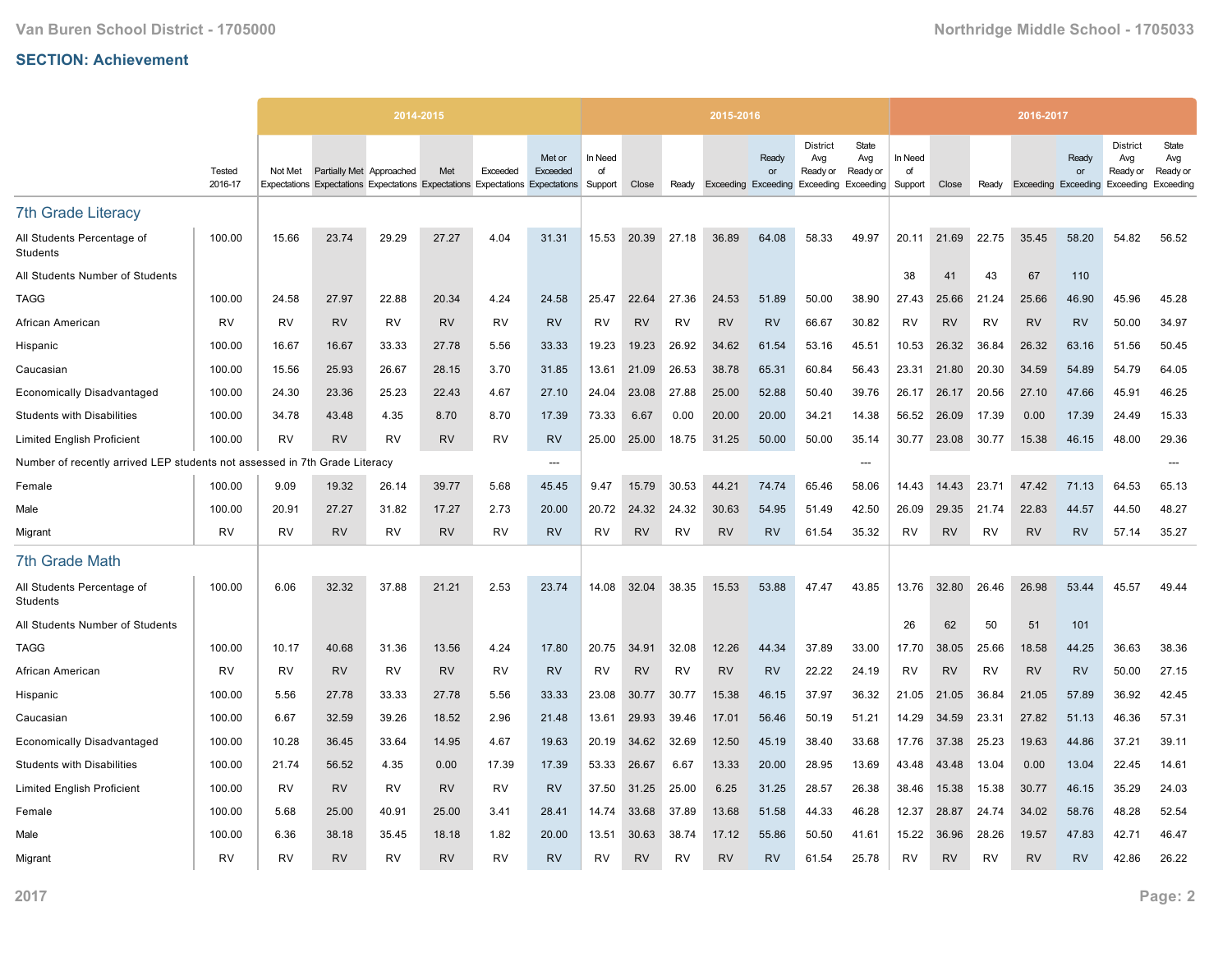|                                                             |                   |           |                          | 2014-2015                                                                     |           |           |                    |                          |           |           | 2015-2016 |             |                                                                               |                          |                          |           |           | 2016-2017                  |             |                                                 |                                       |
|-------------------------------------------------------------|-------------------|-----------|--------------------------|-------------------------------------------------------------------------------|-----------|-----------|--------------------|--------------------------|-----------|-----------|-----------|-------------|-------------------------------------------------------------------------------|--------------------------|--------------------------|-----------|-----------|----------------------------|-------------|-------------------------------------------------|---------------------------------------|
|                                                             | Tested<br>2016-17 | Not Met   | Partially Met Approached | Expectations Expectations Expectations Expectations Expectations Expectations | Met       | Exceeded  | Met or<br>Exceeded | In Need<br>of<br>Support | Close     | Ready     |           | Ready<br>or | <b>District</b><br>Avg<br>Ready or<br>Exceeding Exceeding Exceeding Exceeding | State<br>Avg<br>Ready or | In Need<br>of<br>Support | Close     | Ready     | <b>Exceeding Exceeding</b> | Ready<br>or | <b>District</b><br>Avg<br>Ready or<br>Exceeding | State<br>Avg<br>Ready or<br>Exceeding |
| 8th Grade Literacy                                          |                   |           |                          |                                                                               |           |           |                    |                          |           |           |           |             |                                                                               |                          |                          |           |           |                            |             |                                                 |                                       |
| All Students Percentage of<br>Students                      | 100.00            | 17.62     | 25.11                    | 24.23                                                                         | 29.07     | 3.96      | 33.04              | 16.83                    | 19.80     | 23.76     | 39.60     | 63.37       | 54.94                                                                         | 52.47                    | 11.94                    | 13.93     | 26.37     | 47.76                      | 74.13       | 67.27                                           | 58.38                                 |
| All Students Number of Students                             |                   |           |                          |                                                                               |           |           |                    |                          |           |           |           |             |                                                                               |                          | 24                       | 28        | 53        | 96                         | 149         |                                                 |                                       |
| <b>TAGG</b>                                                 | 100.00            | 24.39     | 26.83                    | 25.20                                                                         | 18.70     | 4.88      | 23.58              | 27.19                    | 21.05     | 18.42     | 33.33     | 51.75       | 45.49                                                                         | 40.55                    | 19.42                    | 19.42     | 26.21     | 34.95                      | 61.17       | 57.68                                           | 46.52                                 |
| African American                                            | <b>RV</b>         | <b>RV</b> | <b>RV</b>                | <b>RV</b>                                                                     | <b>RV</b> | <b>RV</b> | <b>RV</b>          | <b>RV</b>                | <b>RV</b> | <b>RV</b> | <b>RV</b> | <b>RV</b>   | 50.00                                                                         | 31.17                    | <b>RV</b>                | <b>RV</b> | <b>RV</b> | <b>RV</b>                  | <b>RV</b>   | 33.33                                           | 37.96                                 |
| Hispanic                                                    | 100.00            | 44.44     | 11.11                    | 27.78                                                                         | 16.67     | 0.00      | 16.67              | 18.18                    | 13.64     | 22.73     | 45.45     | 68.18       | 47.30                                                                         | 46.14                    | 8.70                     | 30.43     | 26.09     | 34.78                      | 60.87       | 57.32                                           | 51.28                                 |
| Caucasian                                                   | 100.00            | 15.52     | 27.59                    | 21.84                                                                         | 29.89     | 5.17      | 35.06              | 17.27                    | 20.86     | 24.46     | 37.41     | 61.87       | 55.63                                                                         | 60.26                    | 12.50                    | 11.11     | 25.69     | 50.69                      | 76.39       | 71.89                                           | 65.71                                 |
| <b>Economically Disadvantaged</b>                           | 100.00            | 24.79     | 27.35                    | 26.50                                                                         | 17.95     | 3.42      | 21.37              | 26.42                    | 17.92     | 19.81     | 35.85     | 55.66       | 47.51                                                                         | 41.59                    | 16.49                    | 19.59     | 27.84     | 36.08                      | 63.92       | 58.77                                           | 47.80                                 |
| <b>Students with Disabilities</b>                           | 100.00            | 33.33     | 26.67                    | 6.67                                                                          | 13.33     | 20.00     | 33.33              | 44.44                    | 33.33     | 5.56      | 16.67     | 22.22       | 31.82                                                                         | 13.86                    | 57.14                    | 28.57     | 7.14      | 7.14                       | 14.29       | 26.83                                           | 14.57                                 |
| <b>Limited English Proficient</b>                           | 100.00            | <b>RV</b> | <b>RV</b>                | <b>RV</b>                                                                     | <b>RV</b> | <b>RV</b> | <b>RV</b>          | <b>RV</b>                | <b>RV</b> | <b>RV</b> | <b>RV</b> | <b>RV</b>   | 14.29                                                                         | 32.99                    | 0.00                     | 46.15     | 23.08     | 30.77                      | 53.85       | 53.85                                           | 33.77                                 |
| Number of recently arrived LEP students not assessed in 8th |                   |           | Grade Literacy           |                                                                               |           |           | ---                |                          |           |           |           |             |                                                                               | ---                      |                          |           |           |                            |             |                                                 |                                       |
| Female                                                      | 100.00            | 8.79      | 17.58                    | 27.47                                                                         | 40.66     | 5.49      | 46.15              | 12.09                    | 12.09     | 26.37     | 49.45     | 75.82       | 61.27                                                                         | 60.71                    | 8.60                     | 7.53      | 29.03     | 54.84                      | 83.87       | 77.05                                           | 67.74                                 |
| Male                                                        | 100.00            | 23.53     | 30.15                    | 22.06                                                                         | 21.32     | 2.94      | 24.26              | 20.72                    | 26.13     | 21.62     | 31.53     | 53.15       | 48.82                                                                         | 44.50                    | 14.81                    | 19.44     | 24.07     | 41.67                      | 65.74       | 58.42                                           | 49.81                                 |
| Migrant                                                     | <b>RV</b>         | RV        | <b>RV</b>                | RV                                                                            | <b>RV</b> | RV        | <b>RV</b>          | RV                       | <b>RV</b> | RV        | <b>RV</b> | <b>RV</b>   | 35.29                                                                         | 29.55                    | <b>RV</b>                | <b>RV</b> | <b>RV</b> | <b>RV</b>                  | <b>RV</b>   | 72.73                                           | 41.74                                 |
| 8th Grade Math                                              |                   |           |                          |                                                                               |           |           |                    |                          |           |           |           |             |                                                                               |                          |                          |           |           |                            |             |                                                 |                                       |
| All Students Percentage of<br><b>Students</b>               | 100.00            | 34.78     | 43.48                    | 17.39                                                                         | 0.00      | 4.35      | 4.35               | 24.88                    | 30.85     | 21.89     | 22.39     | 44.28       | 42.17                                                                         | 38.43                    | 11.94                    | 23.38     | 33.83     | 30.85                      | 64.68       | 56.22                                           | 45.24                                 |
| All Students Number of Students                             |                   |           |                          |                                                                               |           |           |                    |                          |           |           |           |             |                                                                               |                          | 24                       | 47        | 68        | 62                         | 130         |                                                 |                                       |
| TAGG                                                        | 100.00            | 36.36     | 42.05                    | 15.91                                                                         | 0.00      | 5.68      | 5.68               | 35.09                    | 29.82     | 16.67     | 18.42     | 35.09       | 35.61                                                                         | 27.41                    | 20.39                    | 25.24     | 33.98     | 20.39                      | 54.37       | 44.63                                           | 33.28                                 |
| African American                                            | <b>RV</b>         | <b>RV</b> | <b>RV</b>                | <b>RV</b>                                                                     | <b>RV</b> | <b>RV</b> | <b>RV</b>          | <b>RV</b>                | <b>RV</b> | <b>RV</b> | <b>RV</b> | <b>RV</b>   | 33.33                                                                         | 16.19                    | <b>RV</b>                | <b>RV</b> | <b>RV</b> | <b>RV</b>                  | <b>RV</b>   | 22.22                                           | 20.81                                 |
| Hispanic                                                    | 100.00            | 42.86     | 42.86                    | 14.29                                                                         | 0.00      | 0.00      | 0.00               | 13.64                    | 50.00     | 13.64     | 22.73     | 36.36       | 37.33                                                                         | 32.22                    | 13.04                    | 21.74     | 39.13     | 26.09                      | 65.22       | 43.37                                           | 39.67                                 |
| Caucasian                                                   | 100.00            | 37.80     | 41.46                    | 14.63                                                                         | 0.00      | 6.10      | 6.10               | 26.81                    | 28.99     | 21.74     | 22.46     | 44.20       | 42.40                                                                         | 46.35                    | 9.72                     | 24.31     | 34.72     | 31.25                      | 65.97       | 61.04                                           | 53.43                                 |
| <b>Economically Disadvantaged</b>                           | 100.00            | 37.80     | 45.12                    | 15.85                                                                         | 0.00      | 1.22      | 1.22               | 32.08                    | 30.19     | 17.92     | 19.81     | 37.74       | 37.02                                                                         | 27.99                    | 18.56                    | 25.77     | 34.02     | 21.65                      | 55.67       | 45.41                                           | 34.05                                 |
| <b>Students with Disabilities</b>                           | 100.00            | 40.00     | 13.33                    | 13.33                                                                         | 0.00      | 33.33     | 33.33              | 66.67                    | 11.11     | 0.00      | 22.22     | 22.22       | 29.55                                                                         | 12.62                    | 71.43                    | 14.29     | 0.00      | 14.29                      | 14.29       | 26.83                                           | 13.32                                 |
| <b>Limited English Proficient</b>                           | 100.00            | RV        | <b>RV</b>                | RV                                                                            | <b>RV</b> | <b>RV</b> | <b>RV</b>          | <b>RV</b>                | <b>RV</b> | RV        | <b>RV</b> | <b>RV</b>   | 13.79                                                                         | 22.41                    | 15.38                    | 23.08     | 46.15     | 15.38                      | 61.54       | 37.50                                           | 22.59                                 |
| Female                                                      | 100.00            | 24.32     | 51.35                    | 21.62                                                                         | 0.00      | 2.70      | 2.70               | 24.18                    | 29.67     | 18.68     | 27.47     | 46.15       | 42.44                                                                         | 39.44                    | 12.90                    | 27.96     | 30.11     | 29.03                      | 59.14       | 54.89                                           | 47.61                                 |
| Male                                                        | 100.00            | 39.74     | 39.74                    | 15.38                                                                         | 0.00      | 5.13      | 5.13               | 25.45                    | 31.82     | 24.55     | 18.18     | 42.73       | 41.90                                                                         | 37.45                    | 11.11                    | 19.44     | 37.04     | 32.41                      | 69.44       | 57.43                                           | 43.07                                 |
| Migrant                                                     | <b>RV</b>         | RV        | <b>RV</b>                | RV                                                                            | <b>RV</b> | <b>RV</b> | <b>RV</b>          | RV                       | <b>RV</b> | RV        | <b>RV</b> | <b>RV</b>   | 16.67                                                                         | 21.91                    | <b>RV</b>                | <b>RV</b> | RV        | <b>RV</b>                  | <b>RV</b>   | 58.33                                           | 28.18                                 |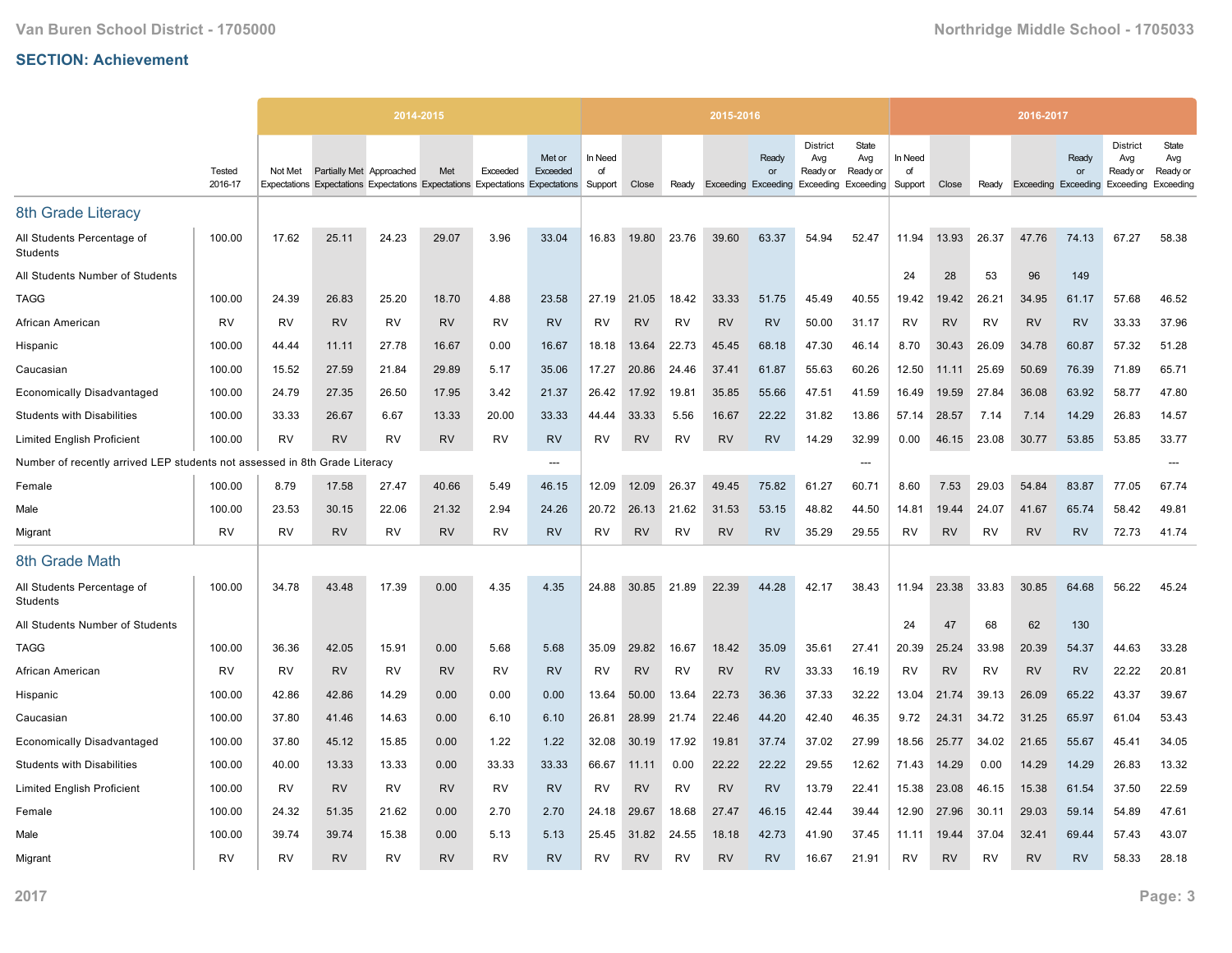|                                        |                          |                          |                                                                                              | 2014-2015 |           |           |                                    |                          |                          |                          | 2015-2016                  |             |                                                 |                                       |                          |                          |       | 2016-2017                  |             |                                                 |                                       |
|----------------------------------------|--------------------------|--------------------------|----------------------------------------------------------------------------------------------|-----------|-----------|-----------|------------------------------------|--------------------------|--------------------------|--------------------------|----------------------------|-------------|-------------------------------------------------|---------------------------------------|--------------------------|--------------------------|-------|----------------------------|-------------|-------------------------------------------------|---------------------------------------|
|                                        | Tested<br>2016-17        | Not Met                  | Partially Met Approached<br>Expectations Expectations Expectations Expectations Expectations |           | Met       | Exceeded  | Met or<br>Exceeded<br>Expectations | In Need<br>of<br>Support | Close                    | Ready                    | <b>Exceeding Exceeding</b> | Ready<br>or | <b>District</b><br>Avg<br>Ready or<br>Exceeding | State<br>Avg<br>Ready or<br>Exceeding | In Need<br>of<br>Support | Close                    | Ready | <b>Exceeding Exceeding</b> | Ready<br>or | <b>District</b><br>Avg<br>Ready or<br>Exceeding | State<br>Avg<br>Ready or<br>Exceeding |
| <b>EOC Algebra I</b>                   |                          |                          |                                                                                              |           |           |           |                                    |                          |                          |                          |                            |             |                                                 |                                       |                          |                          |       |                            |             |                                                 |                                       |
| All Students Percentage of<br>Students | $---$                    | 1.79                     | 22.32                                                                                        | 45.54     | 30.36     | 0.00      | 30.36                              | $---$                    | $---$                    | ---                      | $---$                      | $---$       | $---$                                           | $---$                                 | $\hspace{0.05cm} \ldots$ | $---$                    | $---$ | $---$                      | ---         |                                                 |                                       |
| <b>TAGG</b>                            | $\hspace{0.05cm} \ldots$ | 0.00                     | 25.71                                                                                        | 48.57     | 25.71     | 0.00      | 25.71                              | ---                      | $\hspace{0.05cm} \ldots$ | $\hspace{0.05cm} \ldots$ | ---                        | $--$        | $---$                                           | $---$                                 | $\hspace{0.05cm} \ldots$ | $\hspace{0.05cm} \ldots$ | $---$ | ---                        | $---$       | $---$                                           |                                       |
| African American                       | $\hspace{0.05cm} \ldots$ | $---$                    | $---$                                                                                        | ---       | $---$     | $---$     | $---$                              | $---$                    | $---$                    | $---$                    | ---                        | ---         | $---$                                           | $---$                                 | $---$                    | $---$                    | $---$ | $\hspace{0.05cm} \cdots$   | ---         | ---                                             |                                       |
| Hispanic                               | $\hspace{0.05cm} \ldots$ | <b>RV</b>                | <b>RV</b>                                                                                    | <b>RV</b> | <b>RV</b> | <b>RV</b> | <b>RV</b>                          | $---$                    | $---$                    | ---                      | ---                        | ---         |                                                 | $---$                                 | $---$                    | $---$                    | $---$ | ---                        | ---         |                                                 |                                       |
| Caucasian                              | $\hspace{0.05cm} \ldots$ | 2.17                     | 25.00                                                                                        | 44.57     | 28.26     | 0.00      | 28.26                              | ---                      | $\hspace{0.05cm} \ldots$ | $\hspace{0.05cm} \ldots$ | $---$                      | $---$       | ---                                             | $--$                                  | $\hspace{0.05cm} \ldots$ | $\hspace{0.05cm} \ldots$ | ---   | ---                        | $---$       | $---$                                           | ---                                   |
| <b>Economically Disadvantaged</b>      | $---$                    | 0.00                     | 25.71                                                                                        | 48.57     | 25.71     | 0.00      | 25.71                              | ---                      | $---$                    | $---$                    | $---$                      | ---         | $---$                                           | $---$                                 | $\hspace{0.05cm} \ldots$ | $---$                    | $---$ | $---$                      | ---         | ---                                             |                                       |
| <b>Students with Disabilities</b>      | $---$                    | $\hspace{0.05cm} \ldots$ | $\qquad \qquad \cdots$                                                                       | ---       | $---$     | $---$     | $---$                              | $---$                    | $---$                    | $---$                    | ---                        | ---         | $---$                                           | $---$                                 | $\hspace{0.05cm} \ldots$ | $---$                    | $---$ | ---                        | ---         | $---$                                           |                                       |
| <b>Limited English Proficient</b>      | $---$                    | $---$                    | $---$                                                                                        | $---$     | $---$     | $---$     | $---$                              | $---$                    | $---$                    | $---$                    | ---                        | ---         | $---$                                           | $---$                                 | $---$                    | $---$                    | $---$ | ---                        | $---$       | $---$                                           | $---$                                 |
| Female                                 | $---$                    | 0.00                     | 22.22                                                                                        | 48.15     | 29.63     | 0.00      | 29.63                              | $---$                    | $---$                    | $---$                    | ---                        | ---         | $\overline{\phantom{a}}$                        | $---$                                 | $\hspace{0.05cm} \ldots$ | $---$                    | $---$ | $\hspace{0.05cm} \cdots$   | ---         | ---                                             |                                       |
| Male                                   | $---$                    | 3.45                     | 22.41                                                                                        | 43.10     | 31.03     | 0.00      | 31.03                              | $---$                    | $---$                    | $---$                    | ---                        | ---         |                                                 | $---$                                 | $\hspace{0.05cm} \ldots$ | $---$                    | $---$ | $---$                      | ---         |                                                 |                                       |
| Migrant                                | $---$                    | <b>RV</b>                | <b>RV</b>                                                                                    | <b>RV</b> | <b>RV</b> | <b>RV</b> | <b>RV</b>                          | ---                      | $---$                    | ---                      |                            |             |                                                 | $- - -$                               | $---$                    | ---                      | ---   |                            |             |                                                 |                                       |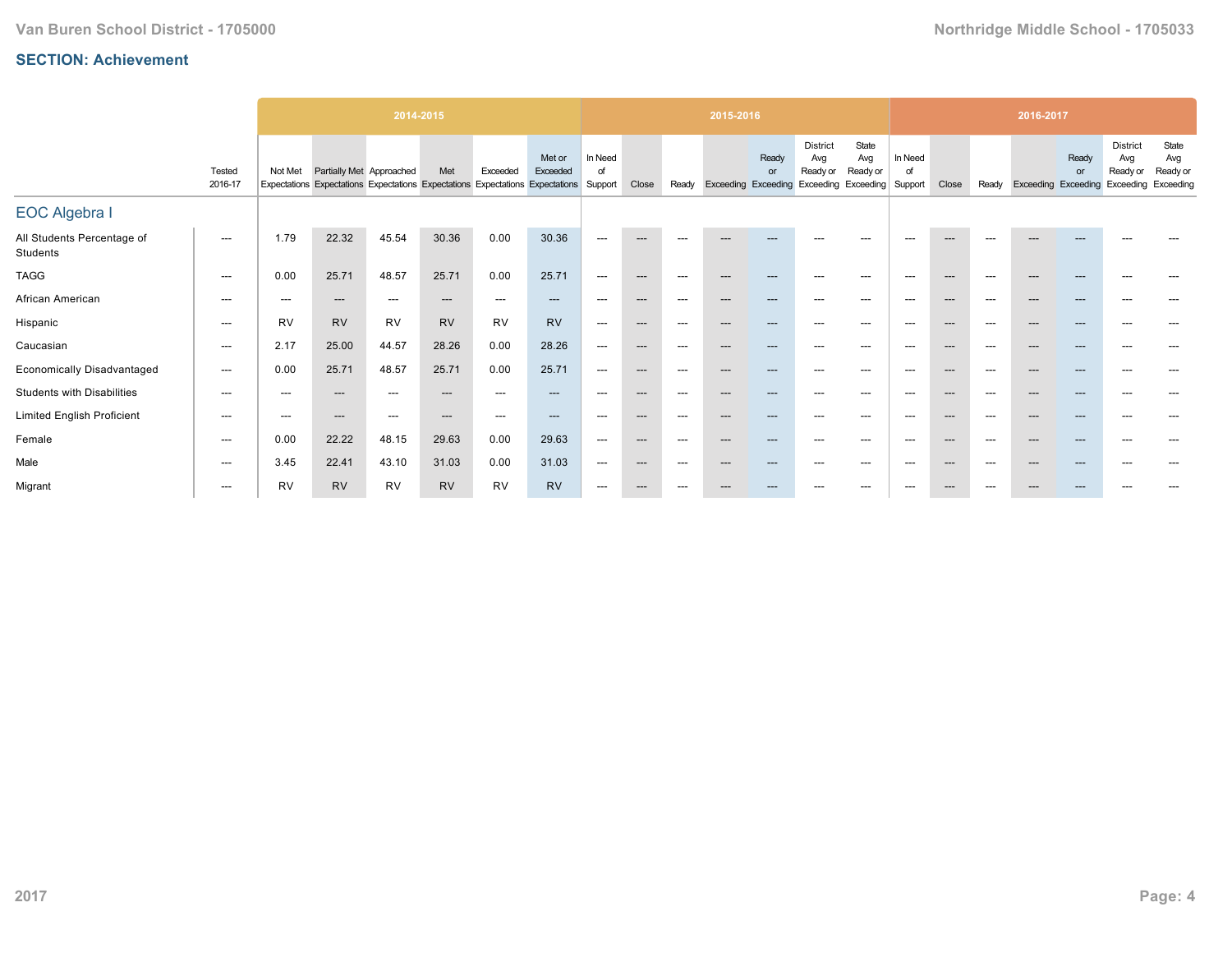|                                     |                   |                |                          | 2014-2015 |                     |                        |                          |           |           | 2015-2016                  |                    |                                                                  |                          |                          |           |           | 2016-2017 |                                 |                                                 |                                       |
|-------------------------------------|-------------------|----------------|--------------------------|-----------|---------------------|------------------------|--------------------------|-----------|-----------|----------------------------|--------------------|------------------------------------------------------------------|--------------------------|--------------------------|-----------|-----------|-----------|---------------------------------|-------------------------------------------------|---------------------------------------|
|                                     | Tested<br>2016-17 | Below<br>Basic | Basic                    |           | Proficient Advanced | Prof<br>or<br>Advanced | In Need<br>of<br>Support | Close     | Ready     | <b>Exceeding Exceeding</b> | Ready<br><b>or</b> | <b>District</b><br>Avg<br>Ready or<br><b>Exceeding Exceeding</b> | State<br>Avg<br>Ready or | In Need<br>of<br>Support | Close     | Ready     | Exceeding | Ready<br><b>or</b><br>Exceeding | <b>District</b><br>Avg<br>Ready or<br>Exceeding | State<br>Avg<br>Ready or<br>Exceeding |
| 6th Grade Science                   |                   |                |                          |           |                     |                        |                          |           |           |                            |                    |                                                                  |                          |                          |           |           |           |                                 |                                                 |                                       |
| All Students Percentage of Students | 100.00            | ---            |                          | ---       |                     | $---$                  | 27.12                    | 20.34     | 27.68     | 24.86                      | 52.54              | 44.91                                                            | 52.36                    | 28.19                    | 20.74     | 30.32     | 20.74     | 51.06                           | 47.15                                           | 50.06                                 |
| All Students Number of Students     |                   |                |                          |           |                     |                        |                          |           |           |                            |                    |                                                                  |                          | 53                       | 39        | 57        | 39        | 96                              |                                                 |                                       |
| <b>TAGG</b>                         | 100.00            | $---$          | $---$                    | $---$     | ---                 | ---                    | 35.92                    | 24.27     | 23.30     | 16.50                      | 39.81              | 34.96                                                            | 41.31                    | 35.71                    | 20.54     | 26.79     | 16.96     | 43.75                           | 40.22                                           | 38.53                                 |
| African American                    | <b>RV</b>         | ---            | $\hspace{0.05cm} \ldots$ | $---$     | ---                 | $---$                  | <b>RV</b>                | <b>RV</b> | <b>RV</b> | <b>RV</b>                  | <b>RV</b>          | 45.45                                                            | 24.89                    | <b>RV</b>                | <b>RV</b> | <b>RV</b> | <b>RV</b> | <b>RV</b>                       | 10.00                                           | 21.99                                 |
| Hispanic                            | 100.00            | $---$          | $---$                    | ---       | ---                 | $---$                  | 29.41                    | 35.29     | 23.53     | 11.76                      | 35.29              | 25.40                                                            | 44.45                    | 47.37                    | 26.32     | 10.53     | 15.79     | 26.32                           | 38.10                                           | 42.66                                 |
| Caucasian                           | 100.00            | $---$          | $---$                    | $---$     | ---                 | $---$                  | 30.16                    | 15.08     | 27.78     | 26.98                      | 54.76              | 49.81                                                            | 62.21                    | 24.26                    | 20.59     | 33.82     | 21.32     | 55.15                           | 49.83                                           | 60.08                                 |
| <b>Economically Disadvantaged</b>   | 100.00            | ---            | $\hspace{0.05cm} \cdots$ | ---       | ---                 | ---                    | 36.08                    | 23.71     | 24.74     | 15.46                      | 40.21              | 35.32                                                            | 42.09                    | 32.67                    | 19.80     | 29.70     | 17.82     | 47.52                           | 42.23                                           | 39.15                                 |
| <b>Students with Disabilities</b>   | 100.00            | $---$          | $---$                    | $---$     | ---                 | $---$                  | 50.00                    | 37.50     | 0.00      | 12.50                      | 12.50              | 10.00                                                            | 10.69                    | 70.00                    | 30.00     | 0.00      | 0.00      | 0.00                            | 5.36                                            | 10.38                                 |
| <b>Limited English Proficient</b>   | 100.00            | ---            | $\hspace{0.05cm} \ldots$ | $---$     | ---                 | $---$                  | 41.67                    | 41.67     | 8.33      | 8.33                       | 16.67              | 28.00                                                            | 33.05                    | 50.00                    | 8.33      | 8.33      | 33.33     | 41.67                           | 46.34                                           | 27.85                                 |
| Female                              | 100.00            | ---            | ---                      | ---       | ---                 | ---                    | 25.56                    | 14.44     | 27.78     | 32.22                      | 60.00              | 49.49                                                            | 54.63                    | 29.47                    | 23.16     | 27.37     | 20.00     | 47.37                           | 42.33                                           | 51.22                                 |
| Male                                | 100.00            | $---$          | $---$                    | $---$     | ---                 | $---$                  | 28.74                    | 26.44     | 27.59     | 17.24                      | 44.83              | 40.00                                                            | 50.15                    | 26.88                    | 18.28     | 33.33     | 21.51     | 54.84                           | 51.40                                           | 48.96                                 |
| Migrant                             | <b>RV</b>         | $---$          | $\hspace{0.05cm} \ldots$ | $---$     | ---                 | ---                    | <b>RV</b>                | <b>RV</b> | <b>RV</b> | <b>RV</b>                  | <b>RV</b>          | 15.38                                                            | 30.27                    | <b>RV</b>                | <b>RV</b> | <b>RV</b> | <b>RV</b> | <b>RV</b>                       | 45.45                                           | 31.49                                 |
| <b>7th Grade Science</b>            |                   |                |                          |           |                     |                        |                          |           |           |                            |                    |                                                                  |                          |                          |           |           |           |                                 |                                                 |                                       |
| All Students Percentage of Students | 100.00            | 16.41          | 45.64                    | 33.85     | 4.10                | 37.95                  | 21.08                    | 19.12     | 37.75     | 22.06                      | 59.80              | 50.76                                                            | 41.36                    | 32.80                    | 16.40     | 22.75     | 28.04     | 50.79                           | 41.41                                           | 45.69                                 |
| All Students Number of Students     |                   |                |                          |           |                     |                        |                          |           |           |                            |                    |                                                                  |                          | 62                       | 31        | 43        | 53        | 96                              |                                                 |                                       |
| <b>TAGG</b>                         | 100.00            | 24.56          | 44.74                    | 27.19     | 3.51                | 30.70                  | 26.67                    | 22.86     | 37.14     | 13.33                      | 50.48              | 42.35                                                            | 30.32                    | 38.05                    | 19.47     | 26.55     | 15.93     | 42.48                           | 31.75                                           | 34.28                                 |
| African American                    | <b>RV</b>         | <b>RV</b>      | <b>RV</b>                | <b>RV</b> | <b>RV</b>           | <b>RV</b>              | RV                       | <b>RV</b> | RV        | <b>RV</b>                  | <b>RV</b>          | 33.33                                                            | 18.49                    | RV                       | <b>RV</b> | RV        | <b>RV</b> | <b>RV</b>                       | 46.15                                           | 20.86                                 |
| Hispanic                            | 100.00            | 22.22          | 22.22                    | 50.00     | 5.56                | 55.56                  | 26.92                    | 19.23     | 26.92     | 26.92                      | 53.85              | 36.71                                                            | 35.40                    | 26.32                    | 21.05     | 31.58     | 21.05     | 52.63                           | 29.23                                           | 38.53                                 |
| Caucasian                           | 100.00            | 15.91          | 47.73                    | 31.82     | 4.55                | 36.36                  | 20.00                    | 18.62     | 39.31     | 22.07                      | 61.38              | 55.56                                                            | 49.25                    | 34.59                    | 15.04     | 21.05     | 29.32     | 50.38                           | 44.44                                           | 54.44                                 |
| <b>Economically Disadvantaged</b>   | 100.00            | 22.12          | 45.19                    | 28.85     | 3.85                | 32.69                  | 25.24                    | 23.30     | 37.86     | 13.59                      | 51.46              | 42.57                                                            | 30.71                    | 37.38                    | 19.63     | 26.17     | 16.82     | 42.99                           | 32.05                                           | 34.86                                 |
| <b>Students with Disabilities</b>   | 100.00            | 63.64          | 27.27                    | 9.09      | 0.00                | 9.09                   | 66.67                    | 26.67     | 6.67      | 0.00                       | 6.67               | 28.95                                                            | 15.07                    | 65.22                    | 13.04     | 21.74     | 0.00      | 21.74                           | 22.00                                           | 14.87                                 |
| <b>Limited English Proficient</b>   | 100.00            | <b>RV</b>      | <b>RV</b>                | <b>RV</b> | <b>RV</b>           | <b>RV</b>              | 31.25                    | 12.50     | 43.75     | 12.50                      | 56.25              | 28.57                                                            | 25.11                    | 30.77                    | 23.08     | 30.77     | 15.38     | 46.15                           | 29.41                                           | 20.06                                 |
| Female                              | 100.00            | 17.65          | 42.35                    | 35.29     | 4.71                | 40.00                  | 18.95                    | 15.79     | 45.26     | 20.00                      | 65.26              | 54.12                                                            | 43.63                    | 26.80                    | 18.56     | 23.71     | 30.93     | 54.64                           | 42.65                                           | 47.81                                 |
| Male                                | 100.00            | 15.45          | 48.18                    | 32.73     | 3.64                | 36.36                  | 22.94                    | 22.02     | 31.19     | 23.85                      | 55.05              | 47.50                                                            | 39.27                    | 39.13                    | 14.13     | 21.74     | 25.00     | 46.74                           | 40.10                                           | 43.66                                 |
| Migrant                             | <b>RV</b>         | RV             | <b>RV</b>                | RV        | <b>RV</b>           | <b>RV</b>              | RV                       | <b>RV</b> | RV        | <b>RV</b>                  | <b>RV</b>          | 53.85                                                            | 26.27                    | RV                       | <b>RV</b> | RV        | <b>RV</b> | <b>RV</b>                       | 35.71                                           | 25.78                                 |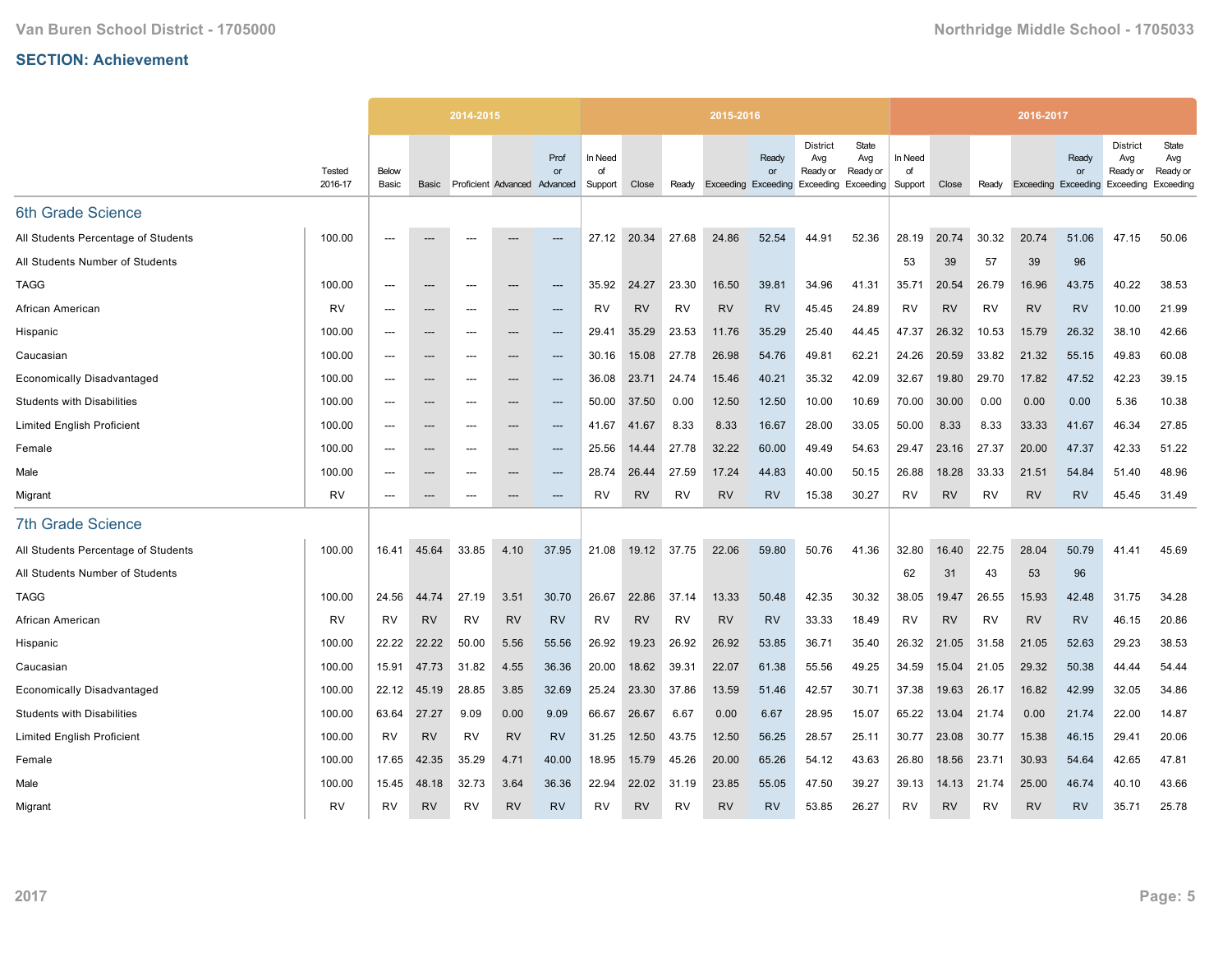|                                     |                   |                |                          | 2014-2015 |                          |                        |                          |           |           | 2015-2016           |                                |                                                           |                          |                          |           |           | 2016-2017           |             |                                                 |                                       |
|-------------------------------------|-------------------|----------------|--------------------------|-----------|--------------------------|------------------------|--------------------------|-----------|-----------|---------------------|--------------------------------|-----------------------------------------------------------|--------------------------|--------------------------|-----------|-----------|---------------------|-------------|-------------------------------------------------|---------------------------------------|
|                                     | Tested<br>2016-17 | Below<br>Basic | Basic                    |           | Proficient Advanced      | Prof<br>or<br>Advanced | In Need<br>∩f<br>Support | Close     | Ready     | Exceeding Exceeding | Ready<br>$\alpha$ <sup>r</sup> | <b>District</b><br>Avg<br>Ready or<br>Exceeding Exceeding | State<br>Avg<br>Ready or | In Need<br>of<br>Support | Close     | Ready     | Exceeding Exceeding | Ready<br>or | <b>District</b><br>Avg<br>Ready or<br>Exceeding | State<br>Avg<br>Ready or<br>Exceeding |
| 8th Grade Science                   |                   |                |                          |           |                          |                        |                          |           |           |                     |                                |                                                           |                          |                          |           |           |                     |             |                                                 |                                       |
| All Students Percentage of Students | 100.00            | $---$          | $---$                    | ---       | $---$                    | $---$                  | 31.98                    | 24.87     | 25.89     | 17.26               | 43.15                          | 37.56                                                     | 38.61                    | 31.66                    | 19.10     | 26.63     | 22.61               | 49.25       | 45.62                                           | 43.39                                 |
| All Students Number of Students     |                   |                |                          |           |                          |                        |                          |           |           |                     |                                |                                                           |                          | 63                       | 38        | 53        | 45                  | 98          |                                                 |                                       |
| <b>TAGG</b>                         | 100.00            | $---$          | $---$                    |           | $\hspace{0.05cm} \cdots$ | ---                    | 38.53                    | 29.36     | 16.51     | 15.60               | 32.11                          | 29.92                                                     | 26.85                    | 37.62                    | 17.82     | 30.69     | 13.86               | 44.55       | 39.06                                           | 31.33                                 |
| African American                    | <b>RV</b>         | $---$          | $---$                    | $---$     | $---$                    | $---$                  | RV                       | <b>RV</b> | <b>RV</b> | <b>RV</b>           | <b>RV</b>                      | 0.00                                                      | 15.32                    | <b>RV</b>                | <b>RV</b> | <b>RV</b> | <b>RV</b>           | <b>RV</b>   | 0.00                                            | 19.00                                 |
| Hispanic                            | 100.00            | $---$          | $---$                    | ---       | $---$                    | $---$                  | 22.73                    | 31.82     | 22.73     | 22.73               | 45.45                          | 34.25                                                     | 33.82                    | 27.27                    | 31.82     | 22.73     | 18.18               | 40.91       | 33.75                                           | 37.20                                 |
| Caucasian                           | 100.00            | $---$          | $---$                    | $---$     | $\hspace{0.05cm} \cdots$ | $---$                  | 34.33                    | 21.64     | 28.36     | 15.67               | 44.03                          | 38.46                                                     | 46.63                    | 32.17                    | 17.48     | 26.57     | 23.78               | 50.35       | 49.80                                           | 51.58                                 |
| <b>Economically Disadvantaged</b>   | 100.00            | $---$          | $---$                    | ---       | $---$                    | $---$                  | 37.25                    | 29.41     | 16.67     | 16.67               | 33.33                          | 31.20                                                     | 27.60                    | 34.74                    | 18.95     | 31.58     | 14.74               | 46.32       | 40.09                                           | 32.19                                 |
| <b>Students with Disabilities</b>   | 100.00            | $---$          | ---                      | ---       | $---$                    | $\qquad \qquad \cdots$ | 69.23                    | 23.08     | 7.69      | 0.00                | 7.69                           | 6.67                                                      | 4.76                     | 91.67                    | 0.00      | 8.33      | 0.00                | 8.33        | 6.25                                            | 6.45                                  |
| <b>Limited English Proficient</b>   | 100.00            | $---$          | $\hspace{0.05cm} \ldots$ | ---       | $---$                    | $---$                  | <b>RV</b>                | <b>RV</b> | <b>RV</b> | <b>RV</b>           | <b>RV</b>                      | 13.79                                                     | 22.35                    | 30.77                    | 30.77     | 30.77     | 7.69                | 38.46       | 32.50                                           | 21.12                                 |
| Female                              | 100.00            | $---$          | ---                      | ---       | $---$                    | $---$                  | 28.09                    | 24.72     | 25.84     | 21.35               | 47.19                          | 39.90                                                     | 41.91                    | 33.33                    | 18.28     | 25.81     | 22.58               | 48.39       | 49.17                                           | 46.86                                 |
| Male                                | 100.00            | ---            | ---                      | ---       | $---$                    | ---                    | 35.19                    | 25.00     | 25.93     | 13.89               | 39.81                          | 35.29                                                     | 35.39                    | 30.19                    | 19.81     | 27.36     | 22.64               | 50.00       | 42.35                                           | 40.18                                 |
| Migrant                             | <b>RV</b>         | $---$          | ---                      | ---       | $---$                    | $---$                  | RV                       | <b>RV</b> | <b>RV</b> | <b>RV</b>           | <b>RV</b>                      | 11.11                                                     | 22.58                    | RV                       | <b>RV</b> | RV        | <b>RV</b>           | <b>RV</b>   | 45.45                                           | 23.96                                 |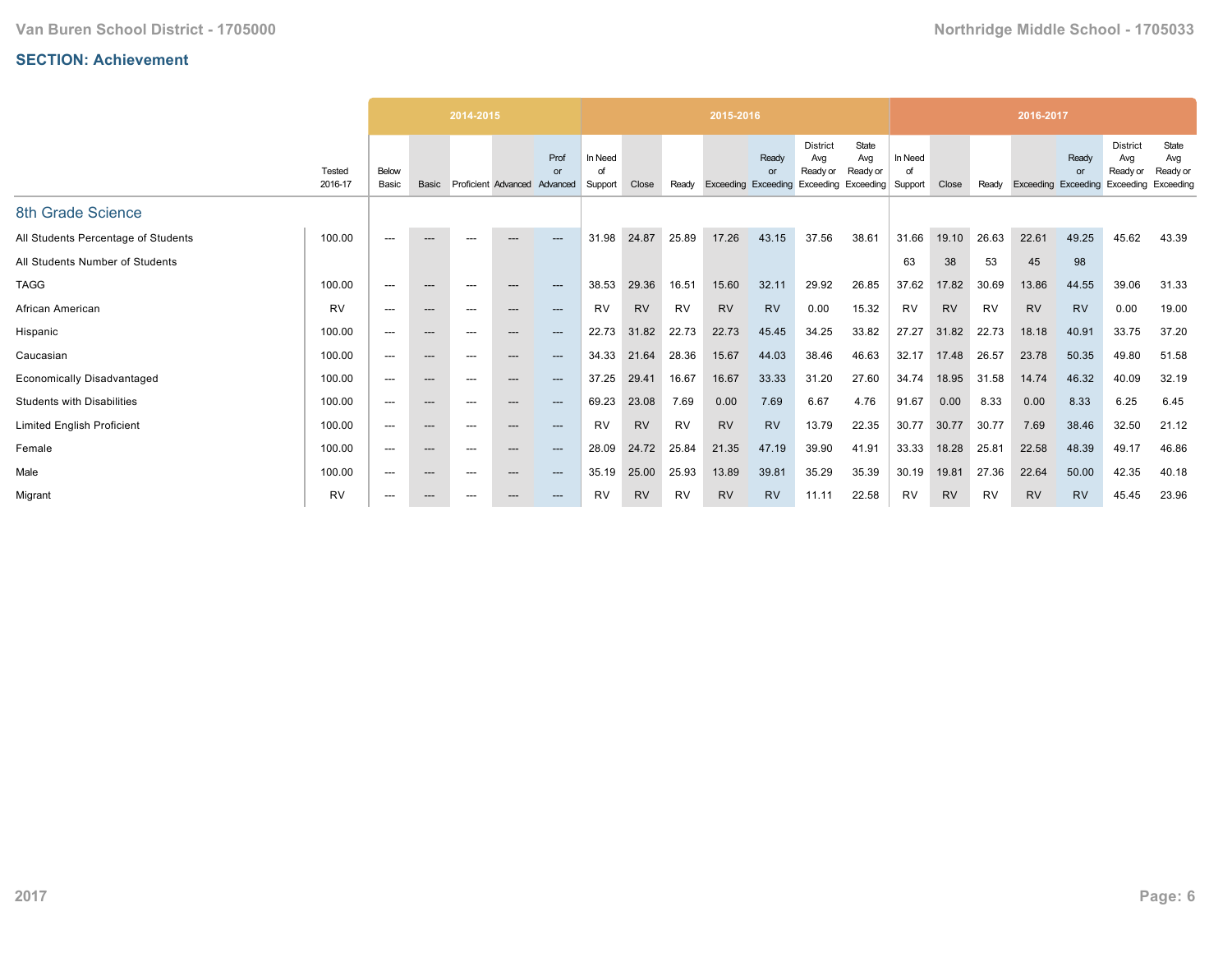## **SECTION: Achievement - Value-Added Student Academic Growth**

| <b>ELA</b><br><b>ELA</b><br><b>ELA</b><br>Weighted<br>Weighted<br>Math<br>Math<br>Math<br>School<br>Value<br>Value<br>Value<br>Value<br>School<br>Value<br>Value<br>Average<br>Average<br>$ELA +$<br>$ELA +$<br>Added<br>Added<br>Added<br>Added<br>Added<br>Growth<br>Added<br>Growth<br>Score<br>Math<br>Score<br>Math<br>Score<br>Score<br>Score<br>Score<br>Score<br>Score<br>$-0.0487$<br>79<br>0.1695<br>84<br>0.1400<br>0.0700<br>$-0.0595$<br>$-0.0541$<br>0.0055<br>0.0874<br>---<br>$---$<br>---<br>---<br>$---$<br>---<br>---<br>$---$<br>---<br>$- - -$<br>---<br>---<br>---<br>---<br>$---$<br>---<br>---<br>$\hspace{0.05cm} \cdots$<br>$\hspace{0.05cm} \ldots$<br>$---$<br>0.2000<br>0.1500<br>---<br>---<br>$---$<br>---<br>---<br>---<br>$--$<br>$---$<br>0.1300<br>0.0500<br>$---$<br>---<br>---<br>$---$<br>---<br>---<br>---<br>$---$<br>0.0800<br>0.1400<br>$---$<br>$---$<br>---<br>$---$<br>---<br>---<br>---<br>$--$ | Weighted<br>Average<br>$ELA +$<br>Math<br>0.1051 | School<br>Growth<br>Score<br>84 |
|-----------------------------------------------------------------------------------------------------------------------------------------------------------------------------------------------------------------------------------------------------------------------------------------------------------------------------------------------------------------------------------------------------------------------------------------------------------------------------------------------------------------------------------------------------------------------------------------------------------------------------------------------------------------------------------------------------------------------------------------------------------------------------------------------------------------------------------------------------------------------------------------------------------------------------------------------|--------------------------------------------------|---------------------------------|
|                                                                                                                                                                                                                                                                                                                                                                                                                                                                                                                                                                                                                                                                                                                                                                                                                                                                                                                                               |                                                  |                                 |
| Economically Disadvantaged                                                                                                                                                                                                                                                                                                                                                                                                                                                                                                                                                                                                                                                                                                                                                                                                                                                                                                                    |                                                  |                                 |
|                                                                                                                                                                                                                                                                                                                                                                                                                                                                                                                                                                                                                                                                                                                                                                                                                                                                                                                                               | $---$                                            |                                 |
|                                                                                                                                                                                                                                                                                                                                                                                                                                                                                                                                                                                                                                                                                                                                                                                                                                                                                                                                               | $---$                                            | ---                             |
|                                                                                                                                                                                                                                                                                                                                                                                                                                                                                                                                                                                                                                                                                                                                                                                                                                                                                                                                               | 0.1750                                           | 86                              |
|                                                                                                                                                                                                                                                                                                                                                                                                                                                                                                                                                                                                                                                                                                                                                                                                                                                                                                                                               | 0.0900                                           | 83                              |
|                                                                                                                                                                                                                                                                                                                                                                                                                                                                                                                                                                                                                                                                                                                                                                                                                                                                                                                                               | 0.1101                                           | 84                              |
| 0.0600<br>0.1400<br>$---$<br>$---$<br>---<br>$---$<br>---<br>---<br>---<br>$--$                                                                                                                                                                                                                                                                                                                                                                                                                                                                                                                                                                                                                                                                                                                                                                                                                                                               | 0.1000                                           | 84                              |
| 0.2300<br>0.2400<br>0.2351<br>$---$<br>---<br>---<br>$---$<br>$\hspace{0.05cm} \ldots$<br>---<br>$---$<br>---                                                                                                                                                                                                                                                                                                                                                                                                                                                                                                                                                                                                                                                                                                                                                                                                                                 |                                                  | 88                              |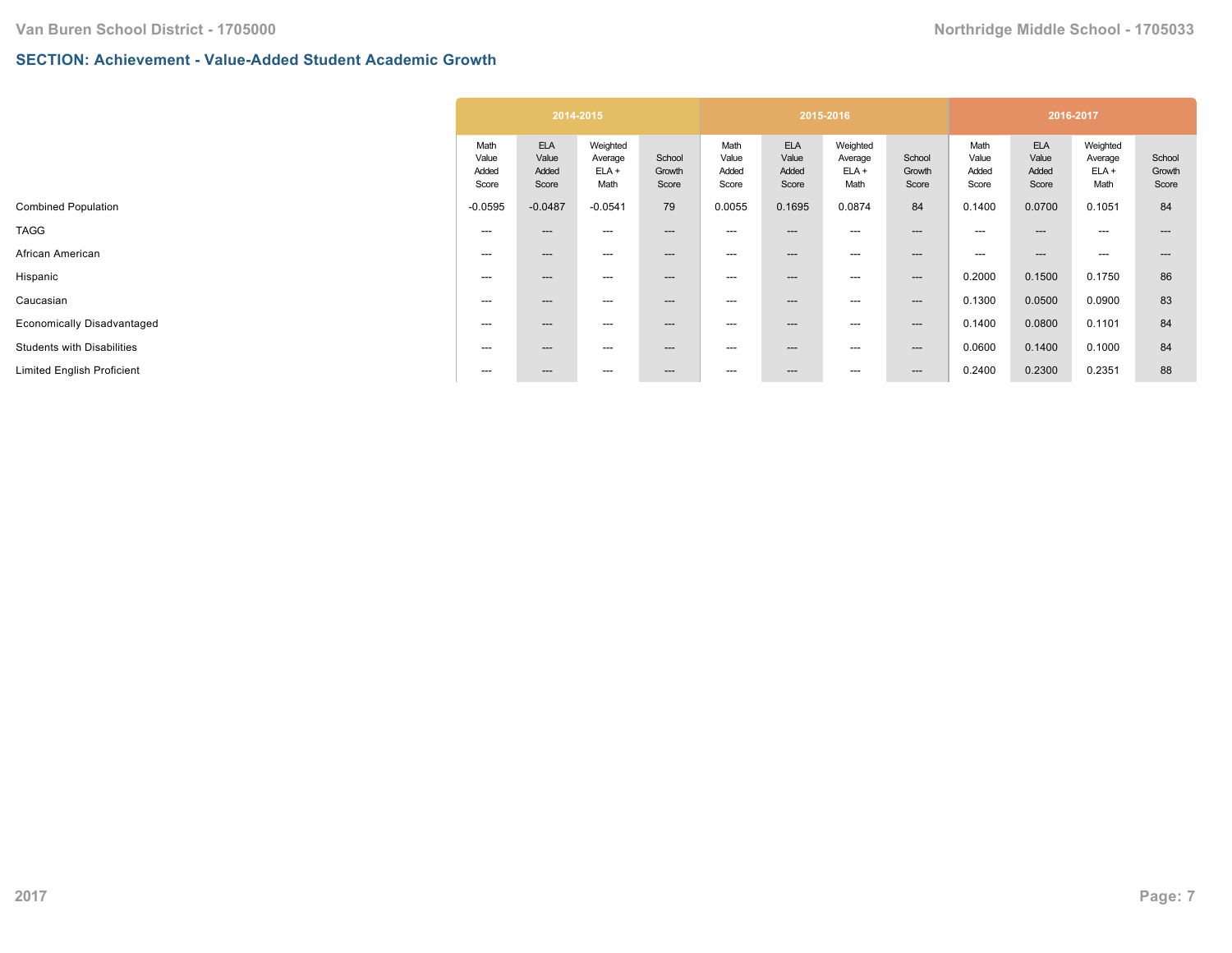|                                       |                                   | 2014-2015       |                                   |                          | 2015-2016                         |                                   |                                     | 2016-2017                |                                   |
|---------------------------------------|-----------------------------------|-----------------|-----------------------------------|--------------------------|-----------------------------------|-----------------------------------|-------------------------------------|--------------------------|-----------------------------------|
|                                       | School                            | <b>District</b> | <b>State</b>                      | School                   | <b>District</b>                   | <b>State</b>                      | School                              | <b>District</b>          | <b>State</b>                      |
| Grade One Reading Comprehension       | ---                               | 53              | 52                                | ---                      | 48                                | 51                                | ---                                 | 47                       | 50                                |
| Grade One Math Problems               | $\hspace{0.05cm} \dashrightarrow$ | 41              | 50                                | ---                      | 37                                | 50                                | ---                                 | 43                       | 49                                |
| Grade Two Reading Comprehension       | $---$                             | 51              | 56                                | ---                      | 51                                | 56                                | ---                                 | 47                       | 54                                |
| Grade Two Math Problems               | $\hspace{0.05cm} \ldots$          | 48              | 54                                | ---                      | 48                                | 54                                | $---$                               | 46                       | 51                                |
| <b>Grade Three Reading</b>            | $\hspace{0.05cm} \ldots$          | $---$           | $\hspace{0.05cm} \ldots$          | $\hspace{0.05cm} \ldots$ | $---$                             | $\hspace{0.05cm} \ldots$          | $\hspace{0.05cm}---\hspace{0.05cm}$ | $\qquad \qquad \cdots$   | $\hspace{0.05cm} \ldots$          |
| Grade Three Math                      | ---                               | ---             | $\hspace{0.05cm} \dashrightarrow$ | ---                      | $\hspace{0.05cm} \dashrightarrow$ | $\hspace{0.05cm} \dashrightarrow$ | ---                                 | $\qquad \qquad \cdots$   | $--$                              |
| <b>Grade Four Reading</b>             | ---                               | ---             | $\hspace{0.05cm} \dashrightarrow$ | $---$                    | ---                               | $\hspace{0.05cm} \ldots$          | ---                                 | ---                      | $---$                             |
| Grade Four Math                       | $\hspace{0.05cm} \dashrightarrow$ | ---             | $\hspace{0.05cm} \dashrightarrow$ | ---                      | ---                               | $\hspace{0.05cm} \dashrightarrow$ | ---                                 | ---                      | $---$                             |
| <b>Grade Five Reading</b>             | $---$                             | $---$           | $\hspace{0.05cm} \dashrightarrow$ | ---                      | $\hspace{0.05cm} \ldots$          | $---$                             | ---                                 | $\hspace{0.05cm} \ldots$ | $---$                             |
| Grade Five Math                       | $\hspace{0.05cm} \dashrightarrow$ | ---             | $\hspace{0.05cm} \ldots$          | ---                      | ---                               | $---$                             | $---$                               | ---                      | $---$                             |
| <b>Grade Five Science</b>             | $\qquad \qquad \cdots$            | ---             | $\hspace{0.05cm} \ldots$          | ---                      | ---                               | $---$                             | ---                                 | $\hspace{0.05cm} \ldots$ | $\hspace{0.05cm} \ldots$          |
| <b>Grade Six Reading</b>              | $\hspace{0.05cm} \ldots$          | ---             | $\hspace{0.05cm} \ldots$          | ---                      | $---$                             | $---$                             | ---                                 | $\qquad \qquad \cdots$   | $---$                             |
| Grade Six Math                        | $\hspace{0.05cm} \dashrightarrow$ | ---             | $\hspace{0.05cm} \dashrightarrow$ | ---                      | ---                               | $---$                             | ---                                 | ---                      | $\hspace{0.05cm} \dashrightarrow$ |
| <b>Grade Seven Reading</b>            | $\qquad \qquad \cdots$            | $---$           | $\hspace{0.05cm} \ldots$          | ---                      | ---                               | $---$                             | ---                                 | $\hspace{0.05cm} \ldots$ | $---$                             |
| Grade Seven Math                      | ---                               | $---$           | $\hspace{0.05cm} \dashrightarrow$ | ---                      | $---$                             | $\hspace{0.05cm} \dashrightarrow$ | ---                                 | $\qquad \qquad \cdots$   | $---$                             |
| Grade Seven Science                   | $\hspace{0.05cm} \ldots$          | ---             | $\hspace{0.05cm} \ldots$          | $---$                    | ---                               | $---$                             | ---                                 | $\hspace{0.05cm} \ldots$ | $\hspace{0.05cm} \ldots$          |
| Grade Eight Reading                   | $\hspace{0.05cm} \ldots$          | ---             | $\hspace{0.05cm} \ldots$          | $---$                    | ---                               | $---$                             | $---$                               | ---                      | $---$                             |
| Grade Eight Math                      | $---$                             | $---$           | $\hspace{0.05cm} \ldots$          | ---                      | $\hspace{0.05cm} \ldots$          | $---$                             | ---                                 | $---$                    | $---$                             |
| Grade Nine Reading Comprehension      | $\hspace{0.05cm} \ldots$          | ---             | $---$                             | $---$                    | $\hspace{0.05cm} \ldots$          | $---$                             | ---                                 | $\hspace{0.05cm} \ldots$ | $---$                             |
| Grade Nine Math Concepts and Problems | ---                               | ---             | $\hspace{0.05cm} \ldots$          | $\hspace{0.05cm} \ldots$ | ---                               | $\hspace{0.05cm} \ldots$          | ---                                 | ---                      | $---$                             |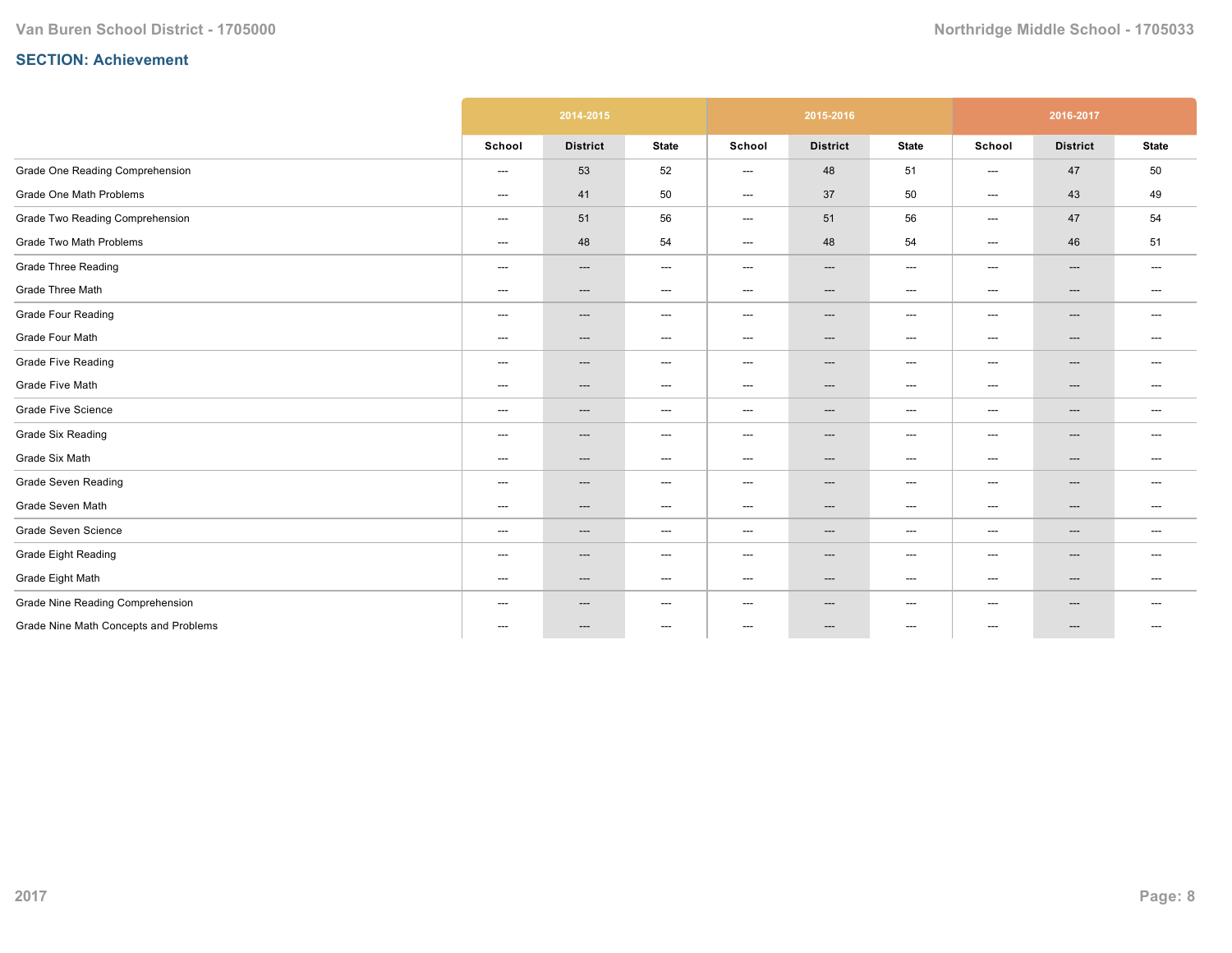|                                                                               |                          | 2014-2015       |              |                          | 2015-2016       |              |        | 2016-2017       |              |
|-------------------------------------------------------------------------------|--------------------------|-----------------|--------------|--------------------------|-----------------|--------------|--------|-----------------|--------------|
|                                                                               | School                   | <b>District</b> | <b>State</b> | School                   | <b>District</b> | <b>State</b> | School | <b>District</b> | <b>State</b> |
| <b>American College Test (ACT)</b>                                            |                          |                 |              |                          |                 |              |        |                 |              |
| Participation in Grade 11 Statewide ACT Administration                        | $\hspace{0.05cm} \cdots$ |                 |              | ---                      | 417             | 31,152       | ---    | 431             | 31,268       |
| Number of Students Taking Universal ACT                                       | $---$                    |                 | 8,790        | $\overline{\phantom{a}}$ |                 |              | ---    |                 |              |
| District Provided Remediation for Students Taking Universal ACT               |                          | ---             | 73           |                          | ---             | $\mathbf 0$  |        | ---             | $\mathsf 0$  |
| * Number of Students in College and Career Readiness Planning Program (CCRPP) | ---                      | 239             | 2,014        | ---                      | 425             | 2,331        | ---    | ---             | ---          |
| Number of Students Taking ACT in Grades 9-11                                  | ---                      | 377             | 27,271       | $\hspace{0.05cm} \ldots$ | 551             | 39,564       | ---    | 571             | 39,627       |
| Number of Graduates that have taken ACT in High School                        | ---                      | 283             | 23,364       | $---$                    | 329             | 23,966       | ---    | 394             | 28,938       |
| <b>ACT Reading</b>                                                            | $---$                    | 21.96           | 21.35        | ---                      | 22.03           | 21.29        | ---    | 20.42           | 20.39        |
| <b>ACT English</b>                                                            | $\hspace{0.05cm} \ldots$ | 20.68           | 20.16        | ---                      | 20.81           | 20.06        | ---    | 19.49           | 19.23        |
| <b>ACT Mathematics</b>                                                        | ---                      | 20.50           | 20.14        | ---                      | 20.37           | 19.86        | ---    | 19.40           | 19.31        |
| <b>ACT Science</b>                                                            | ---                      | 21.30           | 20.85        | $\hspace{0.05cm} \ldots$ | 21.05           | 20.71        | ---    | 19.93           | 20.15        |
| <b>ACT Composite</b>                                                          | ---                      | 21.28           | 20.79        | ---                      | 21.23           | 20.64        | ---    | 19.96           | 19.93        |
| <b>SAT® by College Board</b>                                                  |                          |                 |              |                          |                 |              |        |                 |              |
| Number of Students Taking SAT College Admission Test                          | $---$                    | $\sqrt{5}$      | 952          | ---                      | $\overline{2}$  | 852          | $---$  | 3               | 1,344        |
| SAT Critical Reading Mean                                                     | ---                      | <b>RV</b>       | 565          | ---                      | <b>RV</b>       | 569          | ---    | <b>RV</b>       | 593          |
| SAT Math Mean                                                                 | ---                      | <b>RV</b>       | 568          | ---                      | <b>RV</b>       | 569          | ---    | <b>RV</b>       | 574          |
| <b>SAT Writing Mean</b>                                                       | $\overline{\phantom{a}}$ | <b>RV</b>       | 547          | $---$                    | <b>RV</b>       | 550          | ---    | <b>RV</b>       |              |
| <b>Advanced Placement Courses (AP)</b>                                        |                          |                 |              |                          |                 |              |        |                 |              |
| Number of Students Taking Advanced Placement (AP) Courses                     | $---$                    | 507             | 27,646       | $\overline{\phantom{a}}$ | 502             | 27,827       | $---$  | 359             | 29,109       |
| Number of AP Exams Taken                                                      | ---                      | 719             | 44,951       | ---                      | 684             | 46,094       | ---    | 498             | 46,686       |
| Number of AP Exams Scored 3, 4, or 5                                          | $---$                    | 218             | 14,391       | ---                      | 221             | 15,079       | $---$  | 179             | 15,812       |
| Number of Students Taking International Baccalaureate Courses                 | ---                      | $---$           | 1,328        | $\hspace{0.05cm} \ldots$ | $---$           | 573          | ---    | $---$           | 569          |
| <b>College Going Rate</b>                                                     |                          |                 |              |                          |                 |              |        |                 |              |
| <b>All Students</b>                                                           | ---                      | 52.4 %          | 55.3 %       | ---                      | 50.7%           | 50.5%        | ---    | 46.5 %          | 48.2%        |
| African American                                                              | ---                      | 75.0%           | 54.2 %       | ---                      | 47.1 %          | 46.7%        | ---    | 31.3%           | 40.3%        |
| Hispanic                                                                      | ---                      | 41.8%           | 39.5 %       | ---                      | 49.4 %          | 38.9%        | ---    | 39.1 %          | 39.5 %       |
| Caucasian                                                                     | $---$                    | 54.3 %          | 58.3 %       | ---                      | 50.2%           | 53.7 %       | ---    | 47.7 %          | 52.3 %       |
| <b>Economically Disadvantaged</b>                                             | $---$                    | 38.3 %          | 46.9%        | ---                      | 42.2 %          | 42.3%        | ---    | 34.1 %          | 39.3 %       |
| <b>Students with Disabilities</b>                                             | $---$                    | 19.2 %          | 22.4 %       | ---                      | 23.3 %          | 20.1%        | ---    | 4.4 %           | 19.4 %       |
| <b>Limited English Proficient</b>                                             | $---$                    | 63.2 %          | 30.2%        | $---$                    | 58.3 %          | 31.4 %       | $---$  | 41.2%           | 23.4 %       |

\* College and Career Readiness Planning Program (CCRPP Arkansas Code Annotated § 615441) was repealed by the 91st General Assembly in 2017.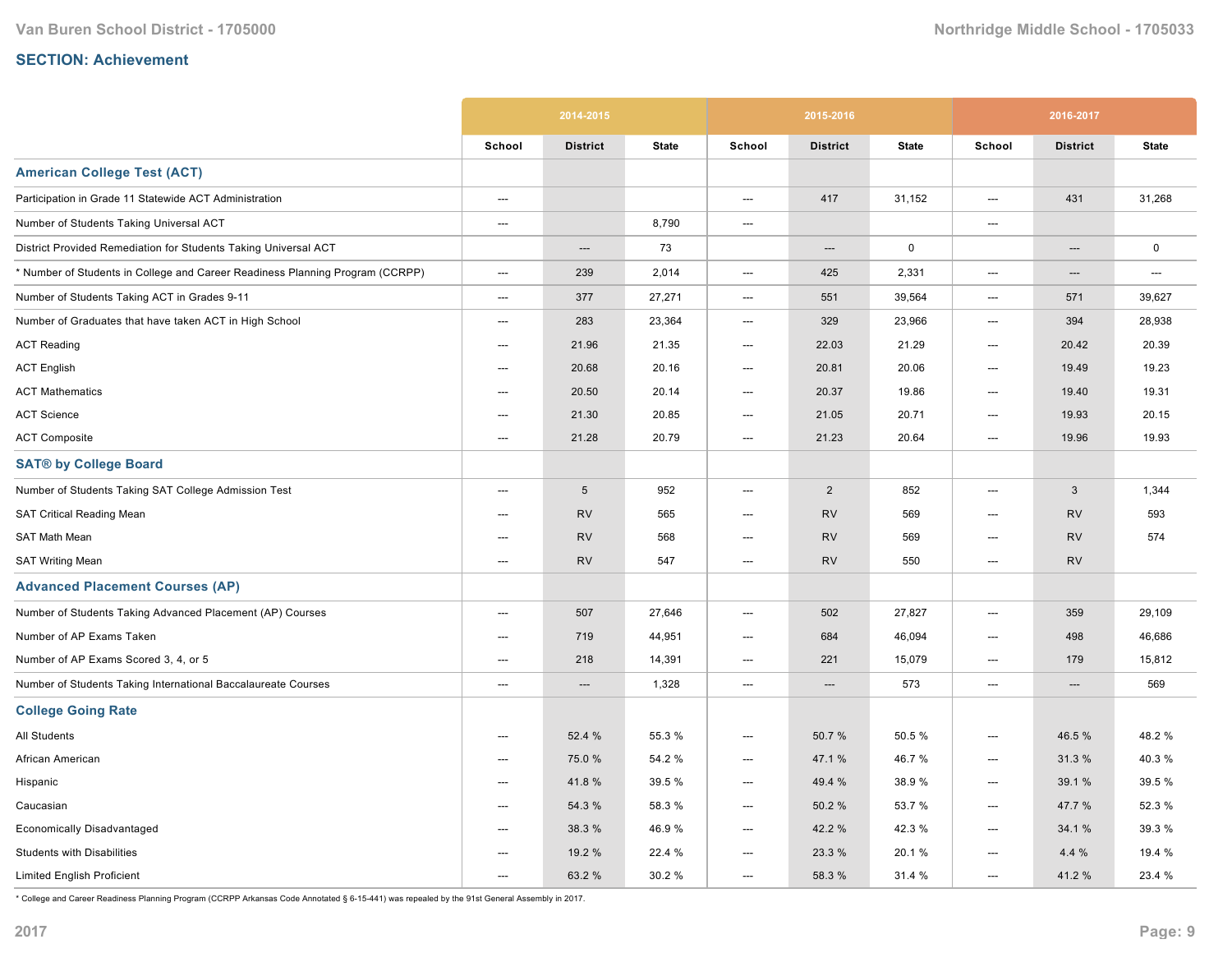|                                         |        | 2014-2015       |              |        | 2015-2016       |              |        | 2016-2017       |              |
|-----------------------------------------|--------|-----------------|--------------|--------|-----------------|--------------|--------|-----------------|--------------|
|                                         | School | <b>District</b> | <b>State</b> | School | <b>District</b> | <b>State</b> | School | <b>District</b> | <b>State</b> |
| <b>College Credit Accumulation Rate</b> |        |                 |              |        |                 |              |        |                 |              |
| All Students                            | ---    | 43.6 %          | 35.1 %       | ---    | 1.4%            | 1.2%         | ---    | 61.0%           | 54.1 %       |
| African American                        | ---    | $0.0 \%$        | 19.8 %       | ---    | 0.0%            | 0.3%         | ---    | 37.5 %          | 37.9%        |
| Hispanic                                | ---    | 46.4 %          | 29.5 %       | ---    | 0.0%            | 1.0%         | ---    | 55.8 %          | 48.4 %       |
| Caucasian                               | ---    | 45.3 %          | 39.8%        | ---    | 2.0%            | 1.4%         | ---    | 59.8 %          | 59.3 %       |
| <b>Economically Disadvantaged</b>       | ---    | 37.5 %          | 24.9%        | ---    | 2.1%            | 1.0%         | ---    | 56.7 %          | 42.4 %       |
| <b>Students with Disabilities</b>       | ---    | 0.0%            | 11.7 %       | ---    | $0.0 \%$        | $0.0 \%$     | ---    | 50.0 %          | 24.8%        |
| <b>Limited English Proficient</b>       | $---$  | $0.0 \%$        | 21.1 %       | ---    | $0.0 \%$        | 0.4%         | ---    | 50.0%           | 39.4 %       |

\* The College Credit Accumulation Rate definition from the U.S. Department of Education gives high school graduates two years at an institution of higher education to complete at least one year's worth of college credit th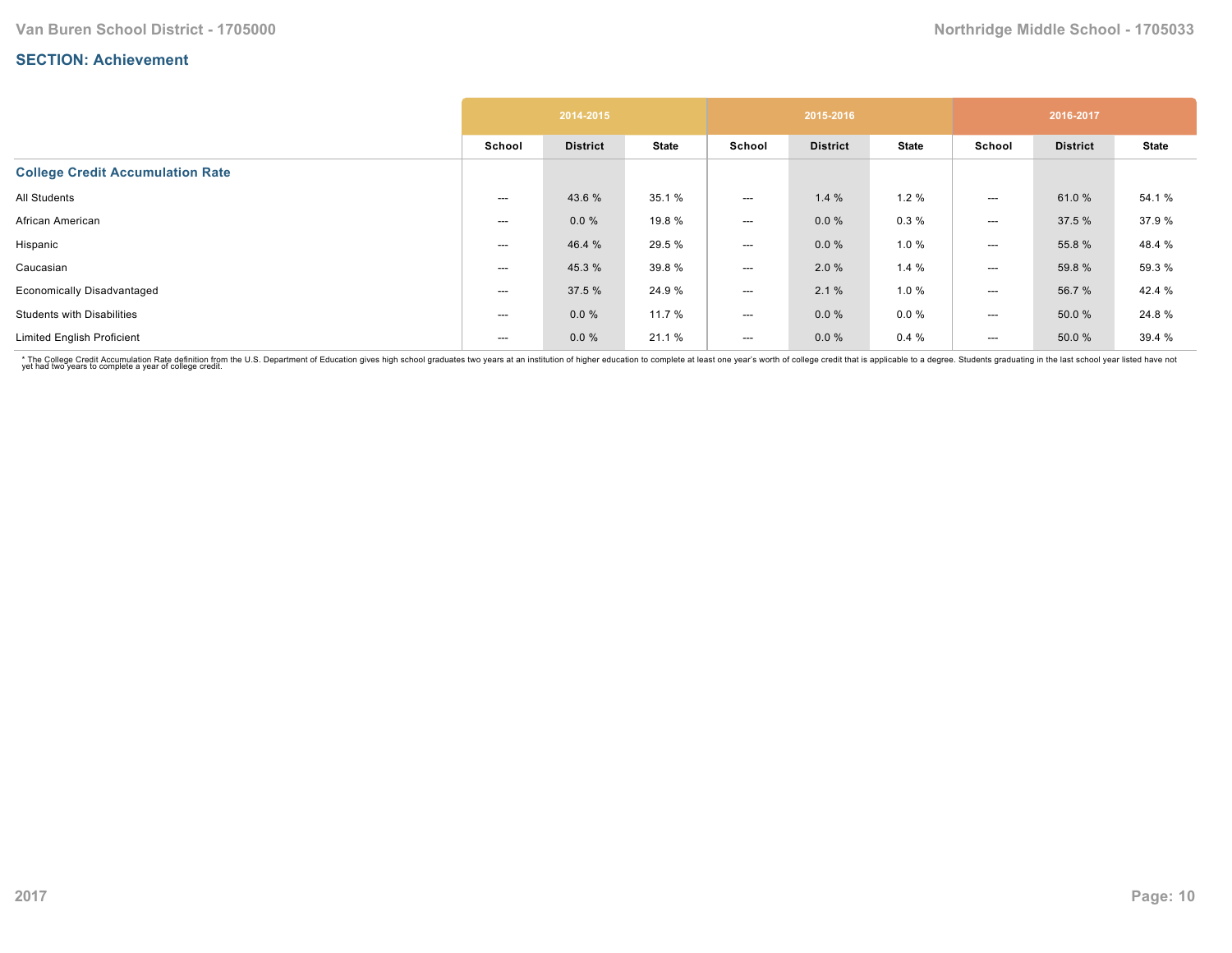## **SECTION: School Performance**

|                                                                                                                   |        | 2014-2015       |              |        | 2015-2016           |                |        | 2016-2017       |              |
|-------------------------------------------------------------------------------------------------------------------|--------|-----------------|--------------|--------|---------------------|----------------|--------|-----------------|--------------|
|                                                                                                                   | School | <b>District</b> | <b>State</b> | School | <b>District</b>     | <b>State</b>   | School | <b>District</b> | <b>State</b> |
| <b>Arkansas ESEA Accountability</b>                                                                               |        |                 |              |        |                     |                |        |                 |              |
| Needs Improvement                                                                                                 | Y      | 9               | 834          | Y      | 9                   | 827            | ---    | $\mathbf 0$     |              |
| <b>Needs Improvement Priority</b>                                                                                 | N      | $\mathbf 0$     | 46           | N      | $\mathbf 0$         | 42             | $---$  | $\mathbf 0$     |              |
| Needs Improvement Priority Met Year 1 Exit Criteria                                                               | N      | $\mathbf 0$     | 3            | N      | $\mathbf 0$         | $\overline{2}$ | ---    | $\mathbf 0$     |              |
| Needs Improvement Focus                                                                                           | N      | $\mathbf 0$     | 103          | N      | $\mathbf 0$         | 87             | ---    | $\mathbf 0$     |              |
| Needs Improvement Focus Met Year 1 Exit Criteria                                                                  | N      | $\mathbf 0$     | 31           | N      | $\mathbf 0$         | 11             | ---    | $\mathbf 0$     |              |
| Achieving                                                                                                         | N      | $\mathbf 0$     | 73           | N      | $\mathbf 0$         | 91             | ---    | $\mathbf 0$     |              |
| Exemplary                                                                                                         | N      | $\mathbf 0$     | $\mathbf 0$  | N      | $\mathsf{O}\xspace$ | $\mathbf 0$    | ---    | $\mathbf 0$     | $\mathbf 0$  |
| Since the Arkansas ESSA Plan was approved, school Improvement labels established under NCLB have been<br>removed. |        |                 |              |        |                     |                |        |                 |              |
| <b>School Rating</b>                                                                                              |        |                 |              |        |                     |                |        |                 |              |
| 2015 School Performance Rating                                                                                    | C      |                 |              | N/A    |                     |                | N/A    |                 |              |
| Overall Points for School Rating                                                                                  | 221    |                 |              | N/A    |                     |                | N/A    |                 |              |
| Count of Schools with Rating = A (270 - 300 Points)                                                               |        | $\mathbf 0$     | 10           |        |                     |                |        |                 |              |
| Count of Schools with Rating = B (240 - 269 Points)                                                               |        | $\mathbf 0$     | 224          |        |                     |                |        |                 |              |
| Count of Schools with Rating = C (210 - 239 Points)                                                               |        | 6               | 564          |        |                     |                |        |                 |              |
| Count of Schools with Rating = D (180 - 209 Points)                                                               |        | 3               | 228          |        |                     |                |        |                 |              |
| Count of Schools with Rating = F (Less than 180 Points)                                                           |        | $\mathbf 0$     | 19           |        |                     |                |        |                 |              |
| Act 20 of 2016 paused the school ratings under 6-15-2105                                                          |        |                 |              |        |                     |                |        |                 |              |
| 2017 School Performance Rating                                                                                    | N/A    |                 |              | N/A    |                     |                | Α      |                 |              |
| Overall Points for School Rating                                                                                  | N/A    |                 |              | N/A    |                     |                | 79.02  |                 |              |
| Count of Schools with Rating = A                                                                                  |        |                 |              |        |                     |                |        | $\overline{2}$  | 163          |
| Count of Schools with Rating = B                                                                                  |        |                 |              |        |                     |                |        | $\overline{2}$  | 290          |
| Count of Schools with Rating = C                                                                                  |        |                 |              |        |                     |                |        | 5               | 384          |
| Count of Schools with Rating = D                                                                                  |        |                 |              |        |                     |                |        | -1              | 170          |
| Count of Schools with Rating = F                                                                                  |        |                 |              |        |                     |                |        | $\mathbf 0$     | 33           |

The School Performance website at the following link has more information on the school rating: http://www.arkansased.gov/divisions/public-school-accountability/school-performance/report-card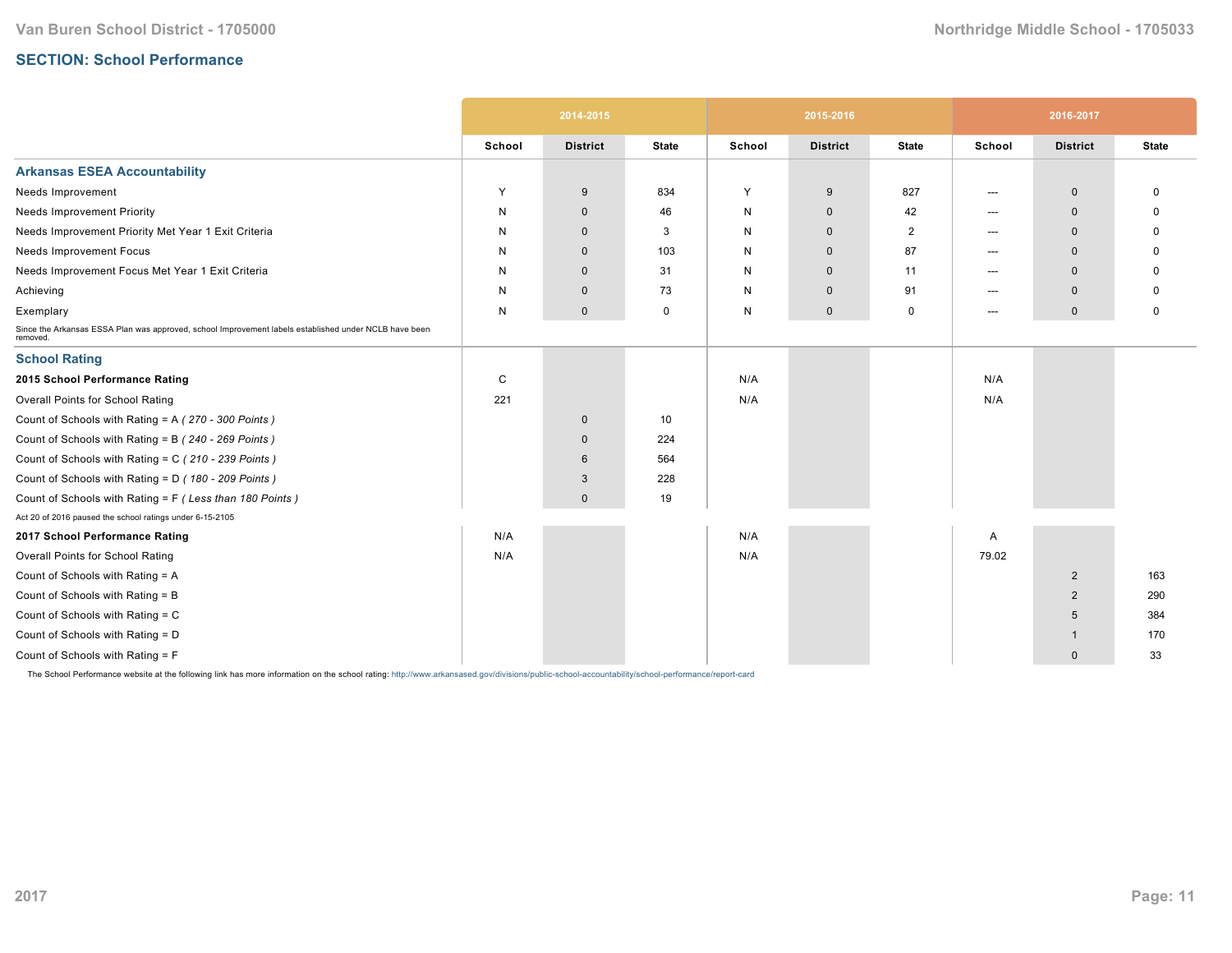## **SECTION: School Performance**

|                                                                        | 2014-2015 |                 |              |        | 2015-2016       |              | 2016-2017 |                 |              |
|------------------------------------------------------------------------|-----------|-----------------|--------------|--------|-----------------|--------------|-----------|-----------------|--------------|
|                                                                        | School    | <b>District</b> | <b>State</b> | School | <b>District</b> | <b>State</b> | School    | <b>District</b> | <b>State</b> |
| <b>District Provides Textbooks or Digital Resources for all Pupils</b> |           |                 |              |        |                 |              |           |                 |              |
| District Provides Textbooks or Digital Resources for all Pupils        |           | Y               | 100 %        |        | Y               | 100 %        |           | Y               | 100 %        |
| <b>Annual Accreditation Status</b>                                     |           |                 |              |        |                 |              |           |                 |              |
| <b>Annual Accreditation Status Accredited</b>                          | N         | $\overline{7}$  | 784          | Y      | $\overline{4}$  | 800          | Y         | 8               | 796          |
| Accredited-Cited                                                       | Y         | $\overline{1}$  | 261          | N      | 5               | 245          | N         | $\overline{2}$  | 253          |
| Accredited-Probationary                                                | N         | $\mathbf{1}$    | 21           | N      | $\mathbf 0$     | 10           | N         | $\mathbf 0$     | 11           |
| Attendance Rate (*State Goal 91.13%)                                   |           |                 |              |        |                 |              |           |                 |              |
| Attendance Rate Combined                                               | 95.2%     | 94.2%           | 94.4 %       | 95.9%  | 95.2%           | 94.5 %       | 95.7%     | 94.5 %          | 94.4 %       |
| Attendance Rate for Targeted Acheivement Gap Group                     | 95.1%     | 94.4 %          | 94.6%        | 96.0%  | 95.4 %          | 94.7%        | 96.2%     | 95.1%           | 94.7%        |
| Attendance Rate African American                                       | 96.4 %    | 95.0%           | 94.5 %       | 96.1%  | 95.4 %          | 94.3%        | 96.5%     | 93.9%           | 94.4 %       |
| Attendance Rate Hispanic                                               | 95.6%     | 94.7%           | 95.0%        | 96.6%  | 95.9 %          | 95.0%        | 95.4 %    | 95.2%           | 94.8%        |
| Attendance Rate Caucasian                                              | 94.8%     | 93.9%           | 94.2 %       | 95.4 % | 94.5 %          | 94.3%        | 95.2%     | 94.1 %          | 94.4 %       |
| Attendance Rate Economically Disadvantaged                             | 95.4 %    | 94.6%           | 94.8%        | 96.2%  | 95.8%           | 94.9%        | 96.3%     | 95.4 %          | 95.0%        |
| Attendance Rate Students with Disabilities                             | 94.4 %    | 93.7%           | 94.1%        | 95.1%  | 94.6%           | 94.3%        | 95.8%     | 94.4 %          | 94.2 %       |
| Attendance Rate Limited English Proficient                             | 96.2%     | 95.5 %          | 95.4 %       | 97.9 % | 96.7 %          | 95.3%        | 97.5 %    | 95.8%           | 94.9%        |
| <b>Dropout Rate</b>                                                    |           |                 |              |        |                 |              |           |                 |              |
| Dropout Rate                                                           | 0.00%     | 2.05 %          | 2.25 %       | 0.00%  | 2.19 %          | 2.32 %       | 0.24%     | 1.99 %          | 2.32 %       |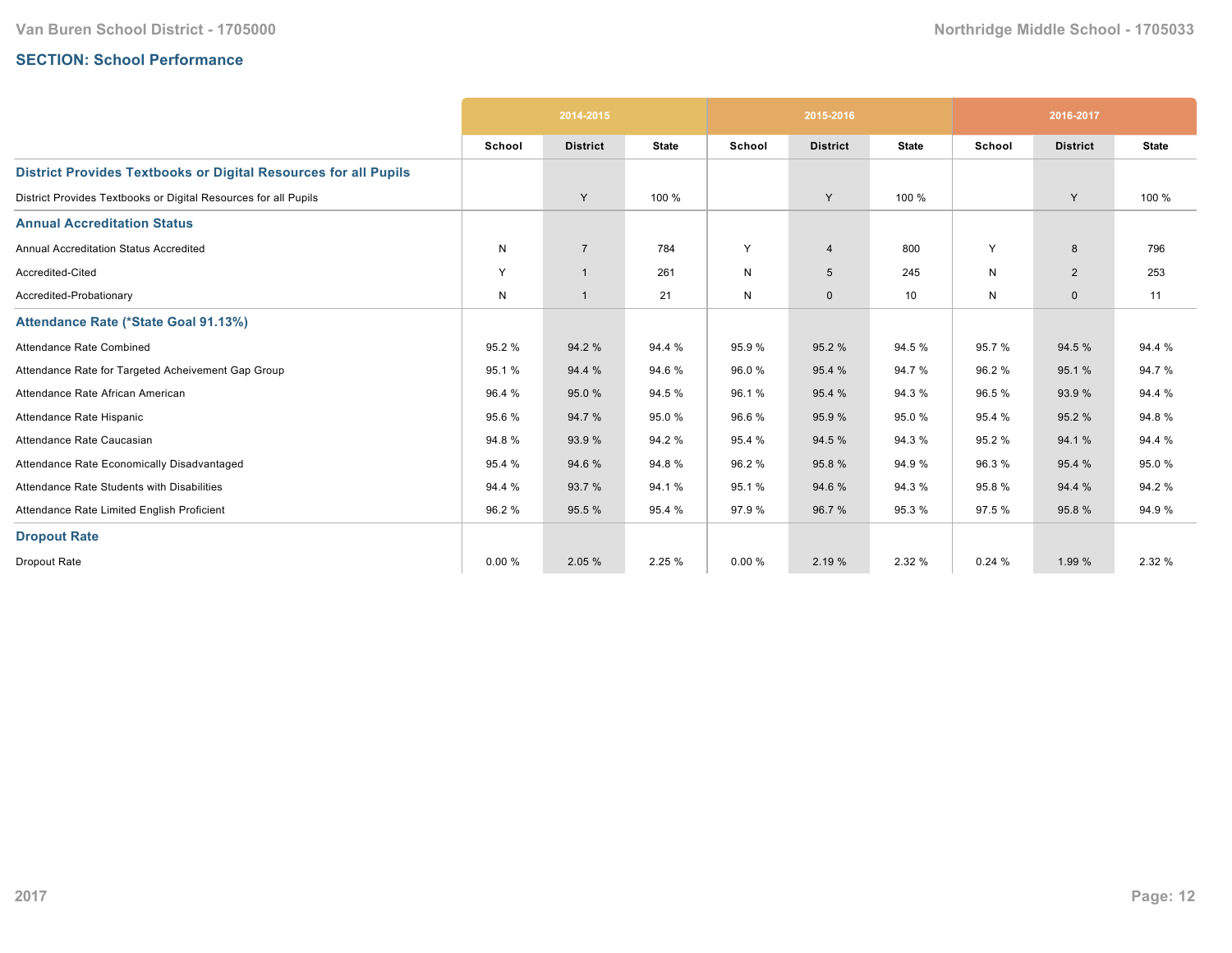# **SECTION: School Performance**

|                                                              | 2014-2015                |                 |                                   |                                     | 2015-2016                |              | 2016-2017                           |                          |              |
|--------------------------------------------------------------|--------------------------|-----------------|-----------------------------------|-------------------------------------|--------------------------|--------------|-------------------------------------|--------------------------|--------------|
|                                                              | School                   | <b>District</b> | <b>State</b>                      | School                              | <b>District</b>          | <b>State</b> | School                              | <b>District</b>          | <b>State</b> |
| <b>Four-Year Graduation Rate</b>                             |                          |                 |                                   |                                     |                          |              |                                     |                          |              |
| Four-Year Graduation Rate Combined                           | $---$                    | 84.2 %          | 84.9%                             | ---                                 | 87.6%                    | 87.0%        | $---$                               | 89.8%                    | 88.0%        |
| Four-Year Graduation Rate for Targeted Acheivement Gap Group | $---$                    | 81.4 %          | 81.9%                             | ---                                 | 84.9%                    | 83.8%        | ---                                 | 87.5 %                   | 84.8%        |
| Four-Year Graduation Rate African American                   | ---                      | <b>RV</b>       | 77.5 %                            | ---                                 | 77.3 %                   | 81.5%        | ---                                 | 94.1%                    | 83.4 %       |
| Four-Year Graduation Rate Hispanic                           | $---$                    | 89.3%           | 84.5%                             | $\qquad \qquad \cdots$              | 93.3 %                   | 85.7%        | $\qquad \qquad \cdots$              | 88.6%                    | 85.7%        |
| Four-Year Graduation Rate Caucasian                          | $---$                    | 81.3%           | 87.4 %                            | ---                                 | 86.7%                    | 89.2%        | ---                                 | 89.5 %                   | 90.0%        |
| Four-Year Graduation Rate Economically Disadvantaged         | ---                      | 81.0%           | 81.7%                             | ---                                 | 84.3 %                   | 83.8%        | ---                                 | 87.2 %                   | 84.9%        |
| Four-Year Graduation Rate Students with Disabilities         | ---                      | 89.7 %          | 81.9%                             | ---                                 | 85.7%                    | 84.3%        | ---                                 | 89.6%                    | 83.8%        |
| Four-Year Graduation Rate Limited English Proficient         | ---                      | 95.0 %          | 85.9%                             | $\qquad \qquad \cdots$              | 92.3 %                   | 85.7%        | $\qquad \qquad \cdots$              | 90.9%                    | 82.1 %       |
| <b>Five-Year Graduation Rate</b>                             |                          |                 |                                   |                                     |                          |              |                                     |                          |              |
| Five-Year Graduation Rate Combined                           | ---                      | ---             | $---$                             | ---                                 | $---$                    | ---          | $---$                               | 88.6%                    | 87.4 %       |
| Five-Year Graduation Rate for Targeted Acheivement Gap Group | ---                      | ---             | $\hspace{0.05cm} \dashrightarrow$ | ---                                 | $\hspace{0.05cm} \ldots$ | ---          | ---                                 | 85.4 %                   | 84.4 %       |
| Five-Year Graduation Rate African American                   | ---                      | ---             | $\hspace{0.05cm} \ldots$          | ---                                 | $---$                    | ---          | $\hspace{0.05cm} \ldots$            | 81.8%                    | 82.1%        |
| Five-Year Graduation Rate Hispanic                           | ---                      | ---             | $\hspace{0.05cm} \ldots$          | ---                                 | $\hspace{0.05cm} \ldots$ | ---          | $---$                               | 92.6%                    | 86.4 %       |
| Five-Year Graduation Rate Caucasian                          | $---$                    | ---             | $\hspace{0.05cm} \ldots$          | $\hspace{0.05cm}---\hspace{0.05cm}$ | $\hspace{0.05cm} \ldots$ | ---          | $\hspace{0.05cm} \ldots$            | 88.3 %                   | 89.4 %       |
| Five-Year Graduation Rate Economically Disadvantaged         | $\hspace{0.05cm} \ldots$ | ---             | $\hspace{0.05cm} \dashrightarrow$ | ---                                 | ---                      | ---          | $\hspace{0.05cm} \dashrightarrow$   | 85.0%                    | 84.3%        |
| Five-Year Graduation Rate Students with Disabilities         | $---$                    | ---             | $\hspace{0.05cm} \ldots$          | $\hspace{0.05cm} \ldots$            | $\hspace{0.05cm} \ldots$ | ---          | $\overline{\phantom{a}}$            | 83.7 %                   | 84.8%        |
| Five-Year Graduation Rate Limited English Proficient         | ---                      | ---             | $\hspace{0.05cm} \cdots$          | ---                                 | ---                      | ---          | $\hspace{0.05cm}---\hspace{0.05cm}$ | 90.3%                    | 83.9%        |
| * Grade Inflation Rate (ACT)                                 | ---                      | 27.30 %         | 32.80 %                           | ---                                 | 33.50 %                  | 36.40 %      | $---$                               | $\hspace{0.05cm} \ldots$ | ---          |
| <b>College Remediation Rate</b>                              | ---                      | 51.4 %          | 54.2 %                            | ---                                 | 53.8%                    | 56.9%        | ---                                 | 60.7%                    | 61.8%        |
| <b>Enrollment</b>                                            |                          |                 |                                   |                                     |                          |              |                                     |                          |              |
| October 1 Enrollment                                         | 657                      | 5,828           | 476,083                           | 632                                 | 5,818                    | 476,049      | 622                                 | 5,817                    | 477,268      |

 $*$  Grade Inflation (Arkansas Code Annotated § 6-15-421) was repealed by the 91st General Assembly in 2017.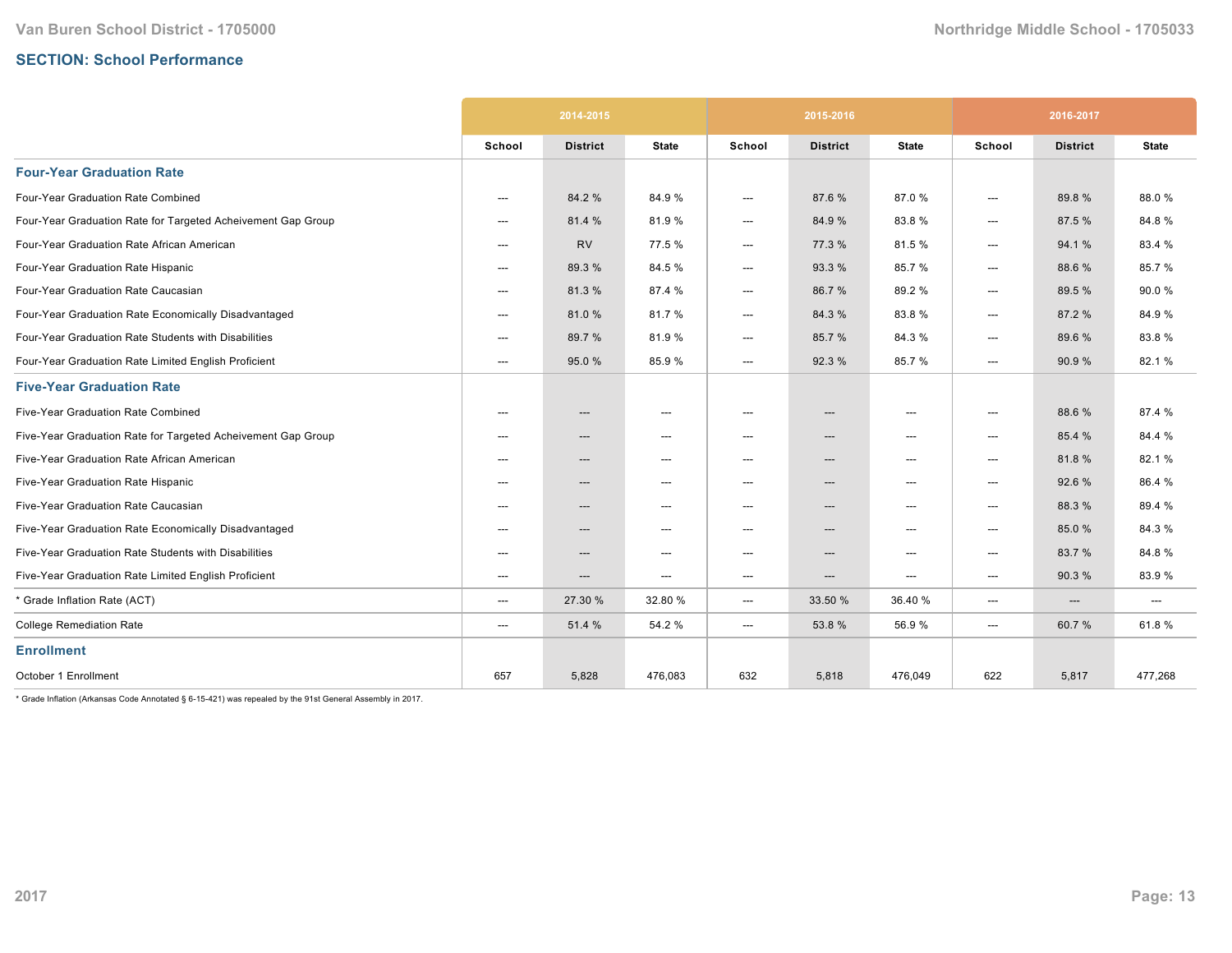## **SECTION: School Environment**

|                                                      | 2014-2015    |                 |              | 2015-2016 |                          |              | 2016-2017    |                 |              |
|------------------------------------------------------|--------------|-----------------|--------------|-----------|--------------------------|--------------|--------------|-----------------|--------------|
|                                                      | School       | <b>District</b> | <b>State</b> | School    | <b>District</b>          | <b>State</b> | School       | <b>District</b> | <b>State</b> |
| Discipline Policies Distributed to Parents           | $\checkmark$ | 100 %           | 100 %        | Y         | 100 %                    | 100 %        | Y            | 100 %           | 100 %        |
| Discipline Training Provided to Staff                | v            | 100 %           | 100 %        | Υ         | 100 %                    | 100 %        | ٧            | 100 %           | 100 %        |
| Parental Involvement Plan Adopted                    | $\checkmark$ | 100 %           | 100 %        | Y         | 100 %                    | 100 %        | $\checkmark$ | 100 %           | 100 %        |
| District Alternative Learning Environment Compliance |              | $\checkmark$    | 93.31 %      |           | Y                        | 99.61 %      |              | <b>V</b>        | 100.00 %     |
| Expulsions                                           | ---          | ---             | 480          | ---       | $\hspace{0.05cm} \ldots$ | 454          | ---          |                 | 570          |
| Weapons Incidents                                    | $--$         | $\overline{4}$  | 799          |           | 9                        | 823          |              | 13              | 878          |
| <b>Staff Assaults</b>                                | $--$         | 3               | 664          | $--$      | 3                        | 657          | ---          | 3               | 690          |
| <b>Student Assaults</b>                              | ---          | 12              | 2,562        | ---       | 10 <sup>°</sup>          | 2,511        | ---          | 5               | 2,700        |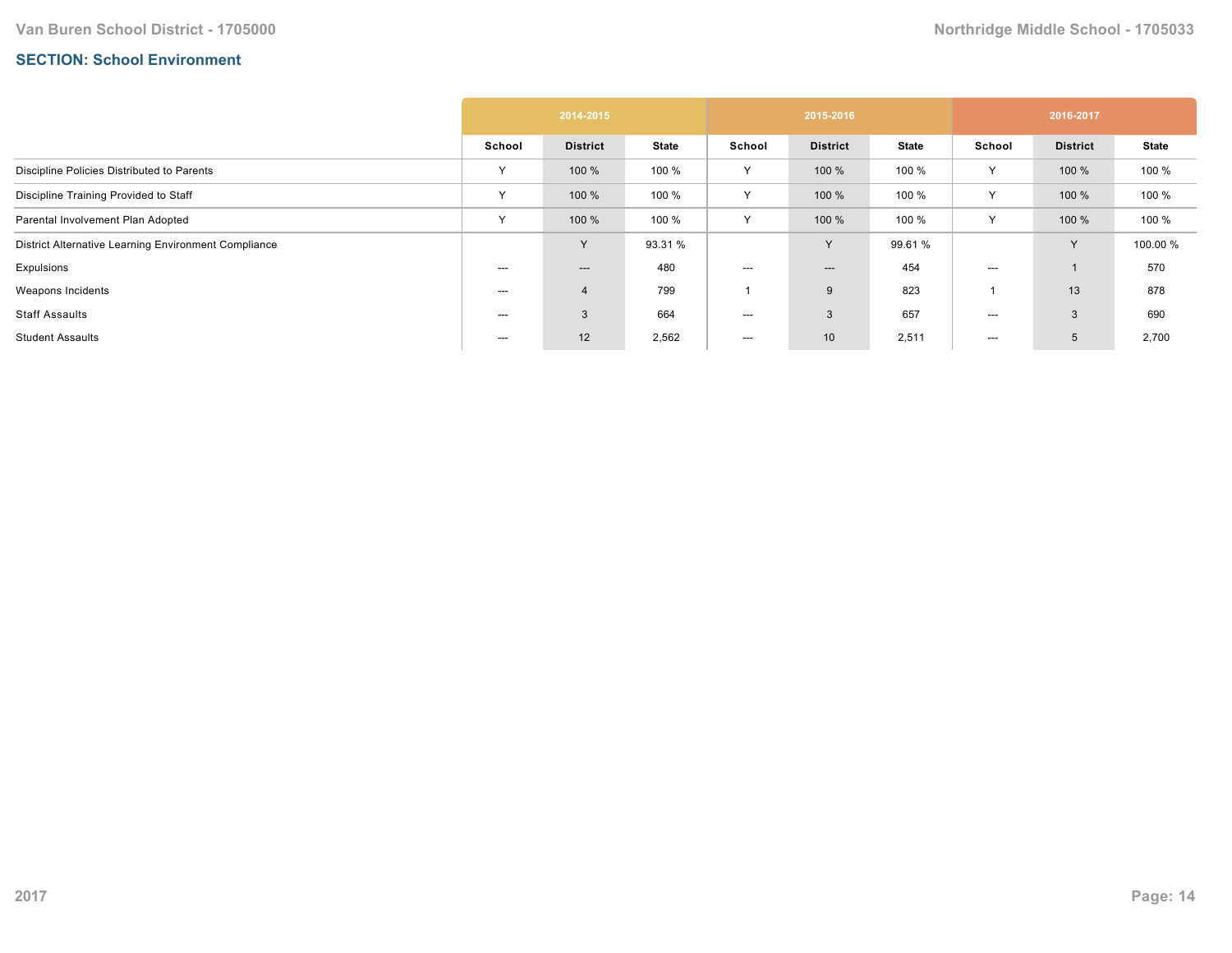# **SECTION: Retention**

|                                         | 2014-2015   |                 |              |             | 2015-2016       |              | 2016-2017   |                 |              |
|-----------------------------------------|-------------|-----------------|--------------|-------------|-----------------|--------------|-------------|-----------------|--------------|
|                                         | School      | <b>District</b> | <b>State</b> | School      | <b>District</b> | <b>State</b> | School      | <b>District</b> | <b>State</b> |
| Number of Students Retained at Grade 1  | $\mathbf 0$ | 5               | 1,313        | $\mathbf 0$ | 9               | 1,130        | $\mathbf 0$ | 5               | 1,106        |
| Percent of Students Retained at Grade 1 | 0.00%       | 1.00 %          | 3.00 %       | 0.00%       | 2.00 %          | 3.00 %       | 0.00%       | 1.00 %          | 3.00 %       |
| Number of Students Retained at Grade 2  | $\Omega$    | 4               | 511          | 0           | 6               | 486          | $\mathbf 0$ | $\overline{2}$  | 398          |
| Percent of Students Retained at Grade 2 | 0.00%       | 1.00%           | 1.00%        | 0.00%       | 1.00 %          | 1.00 %       | 0.00%       | 0.00%           | 1.00 %       |
| Number of Students Retained at Grade 3  | $\mathbf 0$ | 4               | 207          | $\mathbf 0$ | 8               | 196          | $\mathbf 0$ | $\mathbf{1}$    | 169          |
| Percent of Students Retained at Grade 3 | 0.00%       | 1.00 %          | 1.00 %       | 0.00%       | 2.00 %          | 1.00 %       | 0.00%       | 0.00%           | 0.00%        |
| Number of Students Retained at Grade 4  | $\mathbf 0$ | $\overline{2}$  | 131          | 0           | $\overline{7}$  | 114          | $\mathbf 0$ | $\mathbf{0}$    | 77           |
| Percent of Students Retained at Grade 4 | 0.00%       | 0.00%           | 0.00%        | 0.00%       | 2.00 %          | 0.00%        | 0.00%       | 0.00%           | 0.00%        |
| Number of Students Retained at Grade 5  | $\mathbf 0$ |                 | 108          | 0           | $\mathbf{0}$    | 112          | $\mathbf 0$ | $\mathbf{0}$    | 62           |
| Percent of Students Retained at Grade 5 | 0.00%       | 0.00%           | 0.00%        | 0.00%       | 0.00%           | 0.00%        | 0.00%       | 0.00%           | 0.00%        |
| Number of Students Retained at Grade 6  | $\mathbf 0$ | $\mathbf 0$     | 142          | 0           | $\mathbf{0}$    | 113          | $\mathbf 0$ | $\mathbf{0}$    | 116          |
| Percent of Students Retained at Grade 6 | 0.00%       | 0.00%           | 0.00%        | 0.00%       | 0.00%           | 0.00%        | 0.00%       | 0.00%           | 0.00%        |
| Number of Students Retained at Grade 7  | $\mathbf 0$ | -1              | 316          | 0           | $\overline{2}$  | 255          | 0           | $\mathbf{0}$    | 253          |
| Percent of Students Retained at Grade 7 | 0.00%       | 0.00%           | 1.00 %       | 0.00%       | 0.00%           | 1.00 %       | 0.00%       | 0.00%           | 1.00 %       |
| Number of Students Retained at Grade 8  | $\mathbf 0$ | $\mathbf{0}$    | 395          | 0           | $\mathbf{0}$    | 242          | $\mathbf 0$ | $\mathbf{0}$    | 230          |
| Percent of Students Retained at Grade 8 | 0.00%       | 0.00%           | 1.00 %       | 0.00%       | 0.00%           | 1.00 %       | 0.00%       | 0.00%           | 1.00 %       |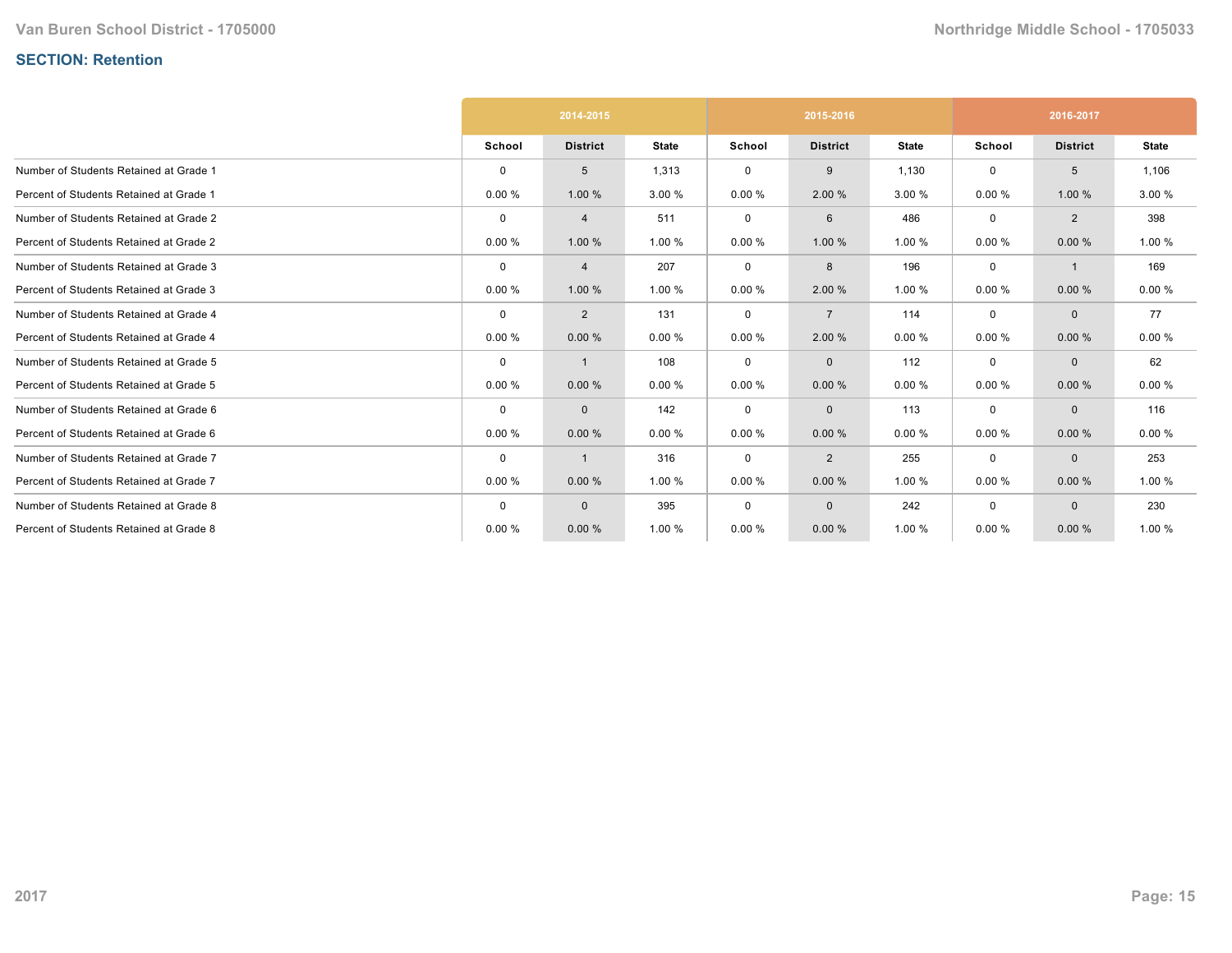# **SECTION: Teacher Quality**

|                                                     | 2014-2015 |                 |              | 2015-2016 |                 |              | 2016-2017                         |                          |                                   |
|-----------------------------------------------------|-----------|-----------------|--------------|-----------|-----------------|--------------|-----------------------------------|--------------------------|-----------------------------------|
|                                                     | School    | <b>District</b> | <b>State</b> | School    | <b>District</b> | <b>State</b> | School                            | <b>District</b>          | <b>State</b>                      |
| % Teachers Completely Certified (Licensed)          | 100.0%    | 99.2 %          | 98.8%        | 100.0%    | 100.0%          | 99.5 %       | 100.0%                            | 100.0%                   | 99.7%                             |
| % Teachers with Emergency / Provisional Credentials | $0.0 \%$  | $0.0 \%$        | 0.4%         | $0.0 \%$  | $0.0 \%$        | 0.2%         | $0.0 \%$                          | $0.0 \%$                 | 0.1%                              |
| % Teachers with Bachelor's Degree                   | 79.0 %    | 78.0%           | 56.0%        | 82.0%     | 80.0%           | 55.0 %       | 78.0%                             | 77.0 %                   | 54.0%                             |
| % Teachers with Master's Degree                     | 21.0%     | 22.0 %          | 41.0%        | 18.0%     | 19.0 %          | 41.0%        | 22.0 %                            | 22.0 %                   | 42.0%                             |
| % Teachers with Advanced Degree                     | $0.0 \%$  | $0.0 \%$        | 1.0%         | $0.0 \%$  | 1.0%            | 1.0%         | $0.0 \%$                          | 1.0%                     | 1.0%                              |
| <b>HQ Teachers in High Poverty Schools</b>          |           |                 |              |           |                 |              |                                   |                          |                                   |
| % Core Academic Classes not Taught by HQ Teachers   | $0.0 \%$  | $0.0 \%$        | 1.4%         | $0.0 \%$  | $0.0 \%$        | 2.0%         | $\hspace{0.05cm} \dashrightarrow$ | $\hspace{0.05cm} \ldots$ | ---                               |
| <b>HQ Teachers in Low Poverty Schools</b>           |           |                 |              |           |                 |              |                                   |                          |                                   |
| % Core Academic Classes not Taught by HQ Teachers   | $0.0 \%$  | $0.0 \%$        | 0.7%         | $0.0 \%$  | $0.0 \%$        | 0.7%         | $\hspace{0.05cm} \ldots$          | ---                      | ---                               |
| <b>HQ Teachers Aggregate of All Economic Levels</b> |           |                 |              |           |                 |              |                                   |                          |                                   |
| % Core Academic Classes not Taught by HQ Teachers   | $0.0 \%$  | 0.0%            | 0.9%         | $0.0 \%$  | $0.0 \%$        | 1.2%         | $\hspace{0.05cm} \cdots$          | ---                      | $\hspace{0.05cm} \dashrightarrow$ |
| <b>School Board Members</b>                         |           |                 |              |           |                 |              | <b>Hours of Training</b>          |                          |                                   |
| Kevin Bell                                          |           |                 |              |           |                 |              |                                   | 14.00                    |                                   |
| Christy Mayo                                        |           |                 |              |           |                 |              |                                   | 17.00                    |                                   |
| <b>Candice Settle-Beshears</b>                      |           |                 |              |           |                 |              |                                   | 6.00                     |                                   |
| Carman Young                                        |           |                 |              |           |                 |              |                                   | 16.00                    |                                   |
| Theresa Bell                                        |           |                 |              |           |                 |              |                                   | 3.00                     |                                   |
| J.R. Mcphate                                        |           |                 |              |           |                 |              |                                   | 3.00                     |                                   |
| Lance Lanier                                        |           |                 |              |           |                 |              |                                   | 17.00                    |                                   |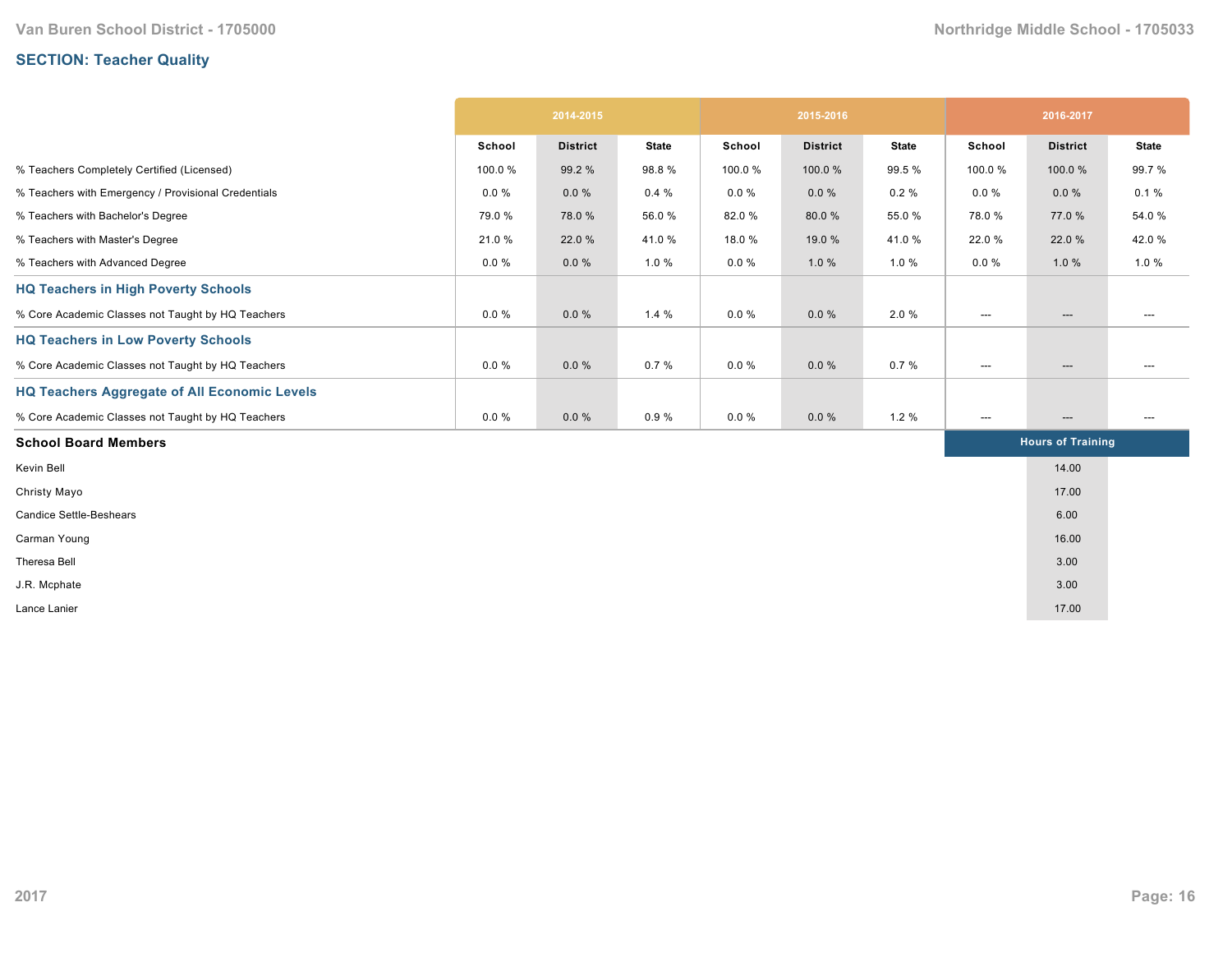#### **SECTION: School Choice**

|        | 2014-2015       |              |        | 2015-2016       |              | 2016-2017 |                 |              |  |  |
|--------|-----------------|--------------|--------|-----------------|--------------|-----------|-----------------|--------------|--|--|
| School | <b>District</b> | <b>State</b> | School | <b>District</b> | <b>State</b> | School    | <b>District</b> | <b>State</b> |  |  |
| 4.11 % | 2.54%           | 2.59 %       | 3.64%  | 2.54%           | 2.76 %       | 3.38%     | 2.58 %          | 2.88 %       |  |  |

Percent of Students School Choice